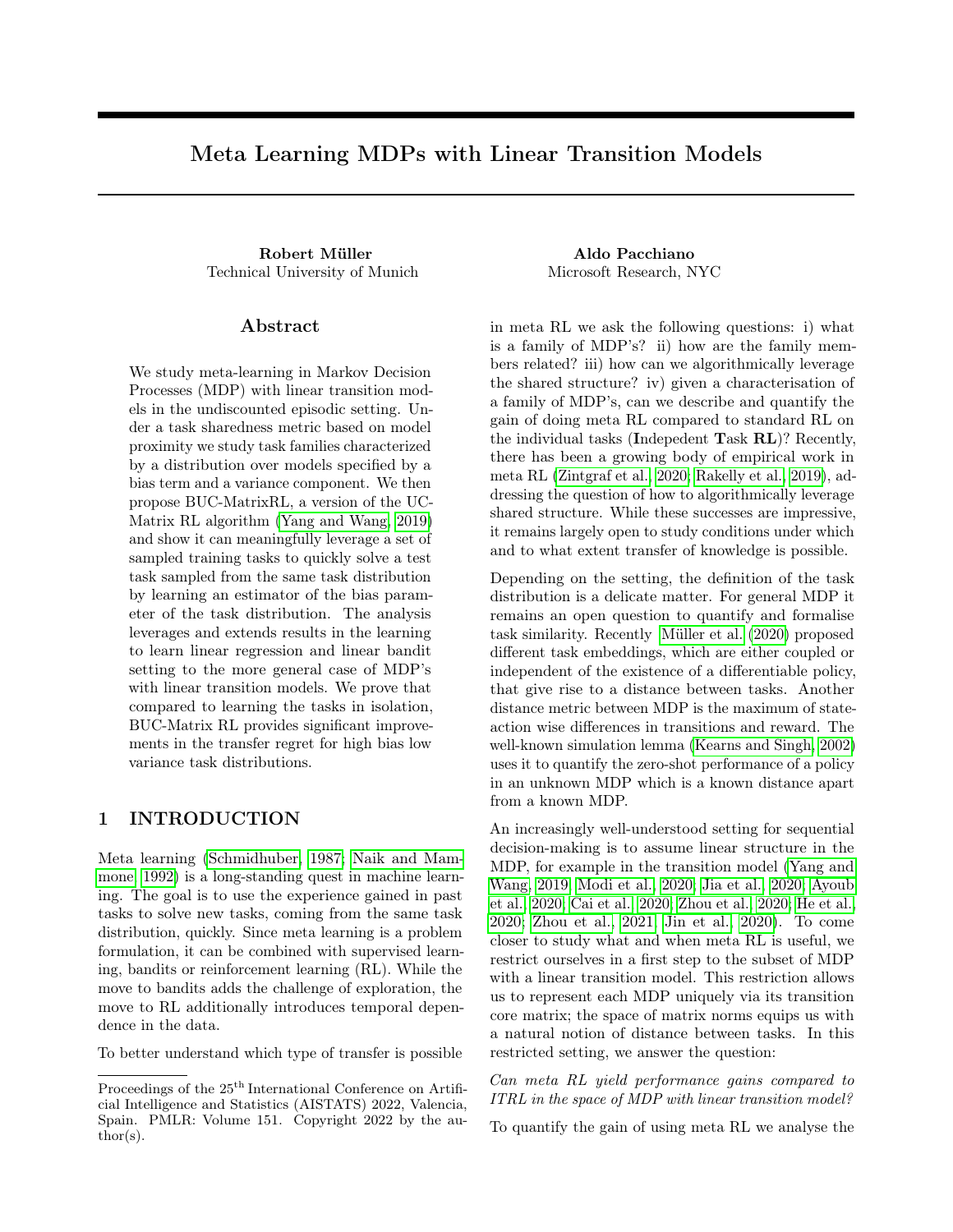transfer regret. Specifically, we propose and analyse in section [4](#page-3-0) a biased version of UC-MatrixRL that follows the spirit of meta learning in ridge regression settings via learning a bias [Denevi et al.](#page-8-5) [\(2018,](#page-8-5) [2019\)](#page-8-6); [Cella](#page-8-7) [et al.](#page-8-7) [\(2020\)](#page-8-7). While doing so, we tighten the analysis of UC-MatrixRL [Yang and Wang](#page-9-0) [\(2019\)](#page-9-0) by using a more careful log-determinant lemma. We quantify the transfer regret in an oracle setting and characterize properties of families of tasks for which meta RL improves compared to independent task learning. Since the oracle setting is not realistic, we conclude our paper by proposing two practical estimators of the mean task distribution transition core and analyse the resulting transfer regret.

Our paper leverages results from learning to learn in a linear regression setting. The basic concept of learning a bias vector or matrix on the meta train tasks to transfer knowledge via biased linear regression to the test tasks is applicable to all (provably efficient) algorithms based on linear regression in any MDP setting. For ease of presentation and because of its simplicity, we demonstrate the machinery on MDP with linear transition matrices.

## 2 RELATED WORK

While deep meta reinforcement learning has obtained large empirical successes, we wish to emphasize the lack of theoretical work in meta-learning for RL. A common approach in RL theory is to study tabular problems or MDP under linearity assumptions. This includes in particular linear mixture MDP, whose transition model is a linear function of an a priori given feature map of state-action-next state triples [\(Modi et al., 2020;](#page-9-7) [Jia et al., 2020;](#page-8-0) [Ayoub et al., 2020;](#page-8-1) [Cai et al., 2020;](#page-8-2) [Zhou et al., 2020;](#page-9-8) [He et al., 2020;](#page-8-3) [Zhou et al., 2021\)](#page-9-9), with the special case of MDP with linear transition model [\(Yang and Wang, 2019\)](#page-9-0). This is the special case considered by our work.

Inspired from empirical successes, there is a growing body of literature on theoretical work on learning to learn in the supervised setting [\(Denevi et al., 2018,](#page-8-5) [2019;](#page-8-6) [Khodak et al., 2019;](#page-9-10) [Konobeev et al., 2021;](#page-9-11) [Tripu](#page-9-12)[raneni et al., 2021\)](#page-9-12). Several works studied meta learning in a bandit setting [\(Azar et al., 2013;](#page-8-8) [Deshmukh](#page-8-9) [et al., 2017;](#page-8-9) [Cella et al., 2020;](#page-8-7) [Yang et al., 2021\)](#page-9-13). Some works study multitask RL [\(Brunskill and Li, 2013;](#page-8-10) [Ca](#page-8-11)[landriello et al., 2015;](#page-8-11) [Lu et al., 2021\)](#page-9-14). Conditions under which zero-shot RL is possible were recently investigated by [Malik et al.](#page-9-15) [\(2021\)](#page-9-15).

A particularly related line of work [\(Denevi et al., 2018,](#page-8-5) [2019\)](#page-8-6) propose the idea of learning to learn via learning a bias in supervised learning. The knowledge acquired during the meta train phase is distilled into a bias

vector. At meta test time, the learner is regularised towards this learned bias vector. This inspiration is extended by [Cella et al.](#page-8-7) [\(2020\)](#page-8-7) to the stochastic bandit setting. Our paper is to [Yang and Wang](#page-9-0) [\(2019\)](#page-9-0) as [Cella et al.](#page-8-7) [\(2020\)](#page-8-7) is to [Abbasi-Yadkori et al.](#page-8-12) [\(2011\)](#page-8-12).

## 3 BACKGROUND

We use small bold letters to denote vectors (e.g.  $x$ ) and large bold letters to denote matrices (e.g.  $\boldsymbol{X}$ ). Let  $A \in R^{d \times d}$  be a positive definite matrix. We denote the Mahalanobis norm of a vector as  $||x||_A = \sqrt{x^T A x}$ . Similarly, we denote the matrix version of the Malahonobis norm:  $||A^{1/2}X||_F^2 = \text{tr}(\boldsymbol{X}^T (A^{1/2})^T A^{1/2} \boldsymbol{X}) =$  $\text{tr}(\boldsymbol{X}^T \boldsymbol{A} \boldsymbol{X}) = \sum_j \|\boldsymbol{X}_j\|_{\boldsymbol{A}} = \|\boldsymbol{X}\|_{\boldsymbol{A}}^2.$  Further, we denote the 2-1 matrix norm, which is the sum of the euclidean norms of the matrix columns:  $||X||_{2,1} =$  $\sum_j \|\bm{X}_j\|_2 \,=\, \sum_j \langle \bm{X}_j, \bm{X}_j \rangle \,=\, \sum_j \sqrt{\sum_i \bm{X}_{i,j}^2}.$  We abbreviate the set  $\{1, \ldots, n\}$  as  $[n]$ . We denote by  $\sum_{n',h}^{n,H}$ the double sum  $\sum_{n'=1}^{n} \sum_{h=1}^{H}$ .

In this section, we introduce the single task objective regret as well as the multi-task objective of meta transfer regret. We review the UC-MatrixRL algorithm [Yang](#page-9-0) [and Wang](#page-9-0) [\(2019\)](#page-9-0) and derive a tighter regret bound using a more careful log determinant lemma.

#### 3.1 RL in MDP's with linear transitions

We start by reviewing the undiscounted episodic setting. An MDP is given as sextuple:  $\mathcal{M} = (S, A, r, P, H, \mu_0)$ with state-space  $S$ , action-space  $A$ , reward function  $r : S \times A \rightarrow [0,1]$ , transition probabilities  $p : S \times A$  $A \times S \rightarrow [0, 1]$ , horizon H and starting distribution  $\mu_0$ . To simplify our presentation we will assume a single starting state  $s_0$ . Extending our results beyond the setting of a Dirac initial distribution is straightforward. The learner is to play for  $N$  episodes, each consisting of H steps of interaction with the environment, for a total of  $T = NH$  transitions. Throughout our discussion we will use both notations of time interchangeably and note the conversion:  $t(n, h) = nH + h$ . Thus  $(n, h) + 1$ denotes either  $(n, h + 1)$  if  $h < H$  or otherwise the first step in the next episode  $(n + 1, 1)$ .

A policy is a mapping  $\pi : S \times [H] \rightarrow A$  that maps each state, stage pair to an action. The value function of a policy  $\pi$  at stage h is given as:  $V_h^{\pi}(s)$  =  $\mathbb{E}\left[\sum_{t=h}^{H} r(s_t, \pi_t(s_t))\right]$  and the action value function as  $Q_h^{\pi}(s, a) = r(s, a) + P(\cdot | s, a)V_{h+1}^{\pi}$ . The optimal policy  $\pi^*$  is defined as the policy that maximizes the expected sum of future rewards:  $\pi^* = \arg \max_{\pi \in \Pi} V^{\pi}(s)$   $\forall s \in$ S. The goal of the learner playing action  $a_t$  at time t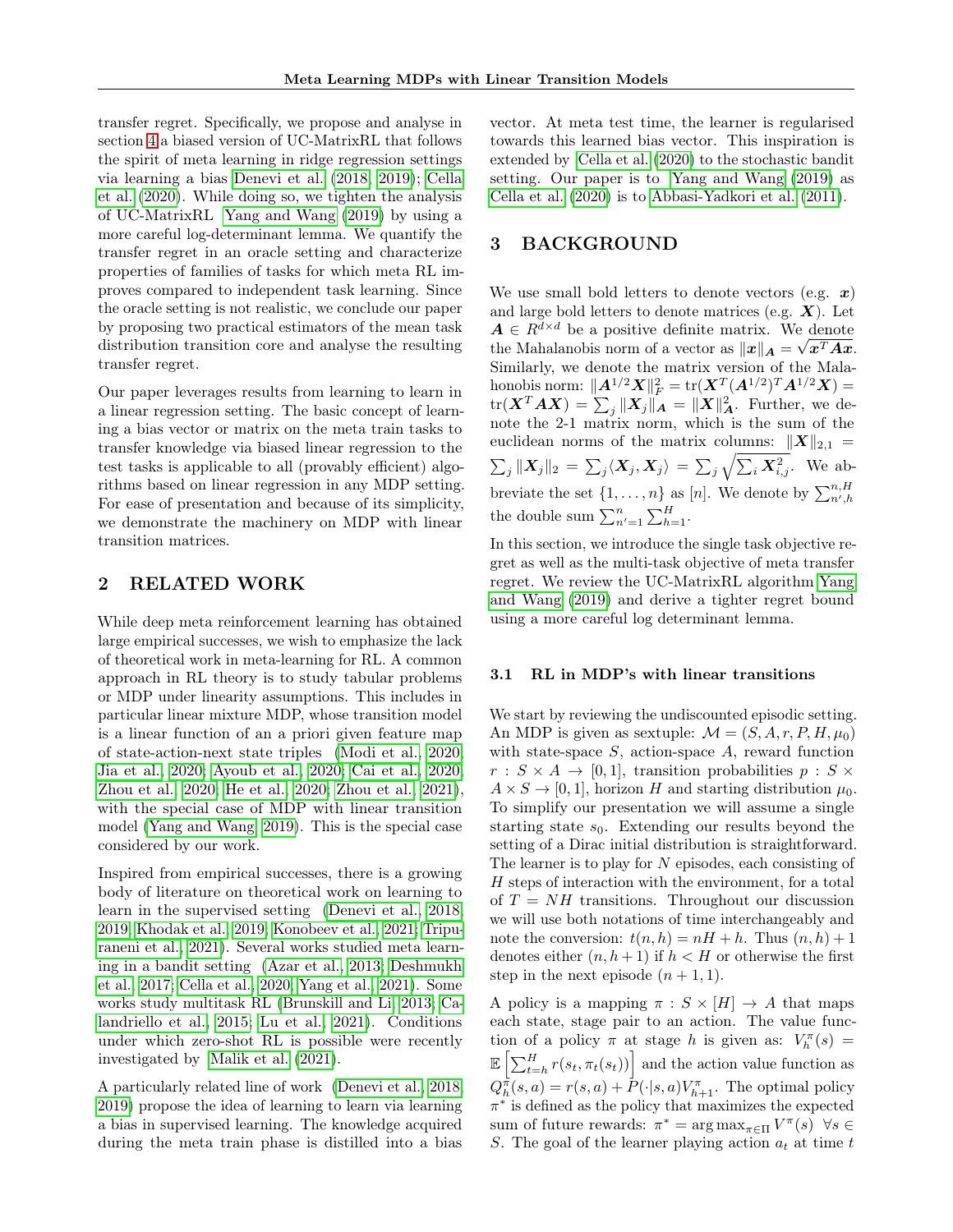is to minimize the regret after  $T = NH$  steps:

$$
R_T(\mathcal{M}) = \sum_{n=1}^{N} \left[ V^*(s_0) - \left( \sum_{h=1}^{H} r(s_{n,h}, a_{n,h}) \right) \right]. \tag{1}
$$

A good learner achieves regret that is sublinear in T. Using regret as a performance metric allows us to compare different approaches.

In this work, we consider each MDP  $\mathcal{M}$  =  $(S, A, r, P, H, \mu_0)$  as a task. A family of tasks is thus a finite or infinite set of MDPs. Within this paper we consider task families with shared  $S$ ,  $A$  and  $r$ , so all the change happening between environments is in the transition probabilities  $P<sup>1</sup>$  $P<sup>1</sup>$  $P<sup>1</sup>$ . We restrict our analysis to the set of MDP with linear transition model.

Definition 3.1 (MDP with linear transition model). A MDP M has a linear transition model, if for each  $(s_t, a_t) \in S \times A, s_{t+1} \in S$  and a priori given feature maps  $\phi(s_t, a_t) \in \mathbb{R}^d$  and  $\psi(s_{t+1}) \in \mathbb{R}^d'$ , there exists an unknown matrix  $M^* \in \mathbb{R}^{d \times d'}$ , which is referred to as transition core, such that:

$$
P(\tilde{s}|s,a) = \phi(s,a)^T \mathbf{M}^* \psi(\tilde{s}). \tag{2}
$$

Confining ourself to the space of MDP with linear transition model we see that each MDP  $\mathcal{M}^*$  is uniquely characterised by its transition core M. Let  $\mathcal T$  be a distribution of transition cores. A family of linear transition MDP's  $\mathscr M$  with shared S, A and features  $\phi$  and  $\psi$  can similarly be characterised as a set of transition cores  $M \sim \mathcal{T}$  of its members. So, we write interchangeably  $\mathbb{E}_{\mathcal{M}\sim\mathscr{M}}$  and  $\mathbb{E}_{\mathcal{M}\sim\mathscr{T}}$ .

Our paper considers the meta learning setting. In a first phase the learner interacts with the training tasks from the training task distribution  $\mathcal{M}_{train} \subseteq \mathcal{M}$ . The goal of the meta learner is to reduce in the subsequent test phase the expected meta transfer regret after T steps on the test task distribution  $\mathcal{M}_{test} \subseteq \mathcal{M}$ :

$$
Mtr_T(\mathcal{M}_{test}) = \mathbb{E}_{\mathcal{M}\sim\mathcal{M}_{test}} Regret(T, \mathcal{M}).
$$
 (3)

## 3.2 UC-MatrixRL algorithm

UC-MatrixRL is an algorithm for MDP with linear transitions proposed by [Yang and Wang](#page-9-0) [\(2019\)](#page-9-0). It switches between estimating the unknown transition core  $\hat{M}_n$  on encountered transitions  $(s_t, a_t, s_{t+1})$  and acting greedily with respect to an optimistic estimate of the Q-function build using  $\hat{M}_n$ . We describe both steps below.

The feature maps  $\phi_{n,h} = \phi(s_{n,h}, a_{n,h}) \in \mathbb{R}^d$  and  $\psi_{n,h} = \psi(s_{(n,h)+1}) \in \mathbb{R}^{d'}$  are fixed and a priori given. Using the identity matrix  $\mathbf{I} \in \mathbb{R}^{d \times d}$ , we define the following matrices:  $\mathbf{K}_{\psi} = \sum_{\tilde{s} \in S} \psi(\tilde{s}) \psi(\tilde{s})^T$ ,  $V_n = \sum_{n' \leq n, h \leq H} \phi_{n',h} \phi_{n',h}^T$  and  $V_n^{\lambda} = \lambda I + V_n$ . Note that  $V_n$  is a symmetric matrix,  $V_0^{\lambda} = \lambda I$  and we abbreviate  $M_{n,H} = M_n$ . We have furthermore:

$$
\mathbb{E}\left[\phi_{n,h}\psi_{n,h}^T \mathbf{K}_{\psi}^{-1} | s_{n,h}, a_{n,h}\right] = \phi_{n,h}\phi_{n,h}^T \mathbf{M}^* \ . \tag{4}
$$

 $M_n$  can be estimated via the ridge regression problem:

$$
\underset{\mathbf{M}}{\arg\min} \sum_{n',h}^{n,H} \|\psi_{n',h}^T \mathbf{K}_{\psi}^{-1} - \phi_{n',h}^T \mathbf{M}\|_2^2 + \lambda \|\mathbf{M}\|_F^2 \,, \tag{5}
$$

which has the solution:

$$
\mathbf{M}_n = (\mathbf{V}_n^{\lambda})^{-1} \sum_{n',h}^{n,H} \phi_{n',h} \psi_{n',h}^T \mathbf{K}_{\psi}^{-1} . \tag{6}
$$

UC-MatrixRL constructs optimistic value function estimates based on a matrix ball,  $B_n = B_{\beta_n}(M_n)$  of radius,  $\beta_n$ , centred at the current estimate of the transition core  $\hat{M}_n$ . In episode n, the optimistic Q-function is recursively constructed as:

$$
Q_{n,H+1}(s, a) = 0 \ \forall (s, a) \in S \times A
$$
  

$$
Q_{n,h}(s, a) = r(s, a) + \max_{M \in B_n} \phi(s, a)^T M \psi^T V_{n,h+1} h \in [H],
$$

where the value function satisfies  $V_{n,h}(s)$  $\max_a Q_{n,h}(s,a)$ . Let  $\Psi = [\psi(s_1), \ldots, \psi(s_{|S|})]^T \in$  $R^{S \times d'}$  be the matrix of concatenated  $\psi$  features of all states. In order to show regret bounds for the algorithm, we require regularity conditions in feature space.

Assumption 3.1. (Feature regularity) For positive constants  $C_M, C_{\phi}, C_{\psi}, C_{\psi}'$  we have:

- 1.  $\|\phi(s,a)\|_2^2 \leq C_\phi \ \forall (s,a) \in S \times A,$
- <span id="page-2-2"></span>2.  $\|\Psi K_{\psi}^{-1}\|_{2,\infty} \leq C'_{\psi}$
- 3.  $\|\Psi^T v\|_2 \leq C_{\psi} \|v\|_{\infty} \ \forall v \in \mathbb{R}^S$
- <span id="page-2-1"></span>4.  $||M^*||_F^2 \leq C_M d$

These assumptions are almost the same as assumptions 2 ′ in [Yang and Wang](#page-9-0) [\(2019\)](#page-9-0), only 1. differs in that they assume  $\|\phi(s,a)\|_2^2 \leq C_{\phi} d$ . The set of assumptions leads to a construction of a matrix ball of Frobenius norm.

#### 3.3 Regret bound of UC-MatrixRL

[Yang and Wang](#page-9-0) [\(2019\)](#page-9-0) show in theorem 2 that under assumption [3.1,](#page-2-1) with first item

<span id="page-2-0"></span><sup>&</sup>lt;sup>1</sup>Note that, [Yang and Wang](#page-9-0)  $(2019)$  point out, that the assumption of a shared reward function could be lifted by adding an optimistic reward estimation step like in LINUCB [Dani et al.](#page-8-13) [\(2008\)](#page-8-13)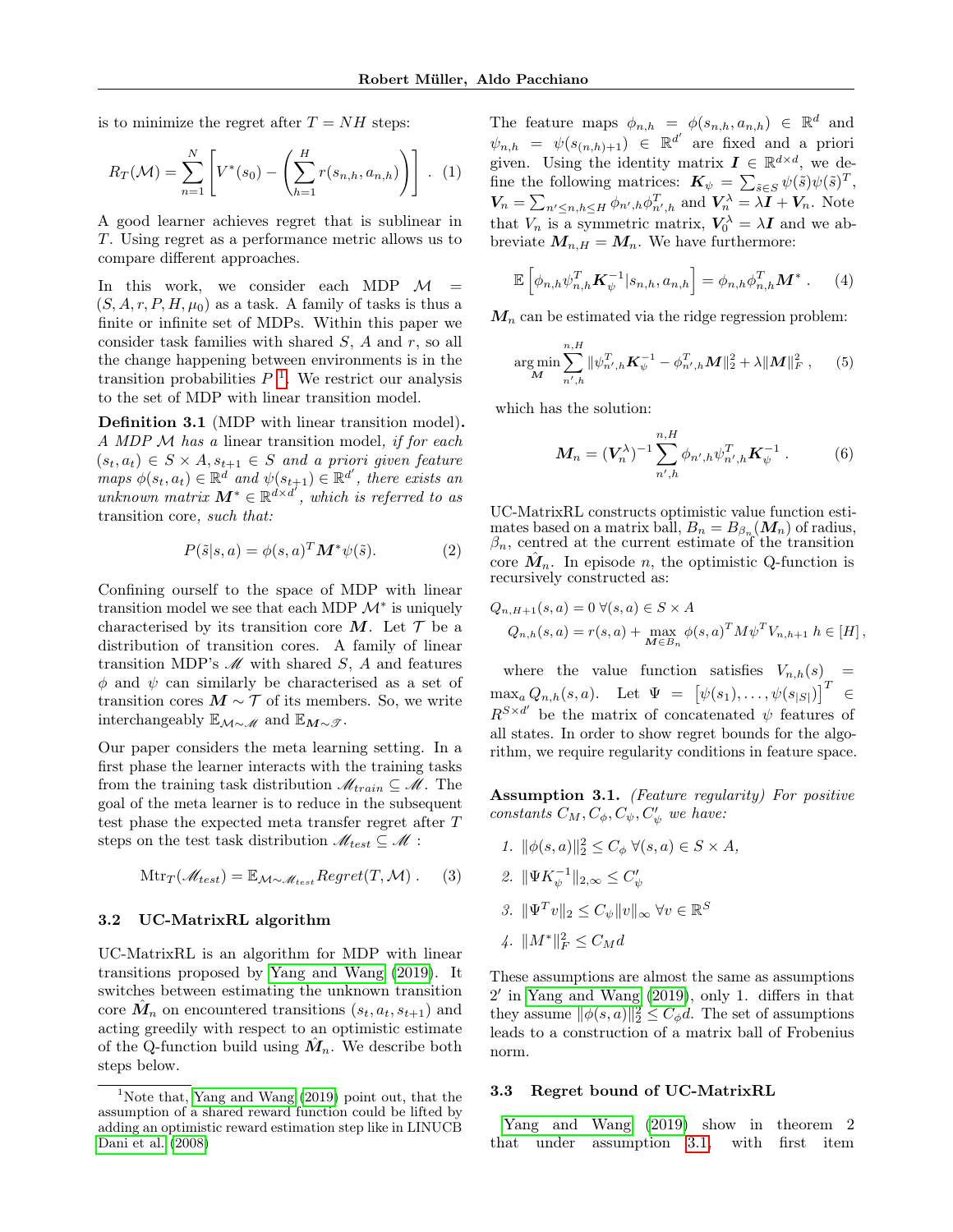modified as described in the previous section, UC-MatrixRL has regret upper bounded in  $O\left[C_{\psi}\sqrt{\|M^*\|_F^2+C_{\psi}^{'2}}\ln(1+\frac{NHC_{\phi}}{\lambda})\right]dH^2\sqrt{\frac{F_{\phi}^{'2}}{n}}$ The proof relies on a version of the log-determinant lemma (lemma 8) on  $|\phi_{n,h}|_{V_n^{-1}}$ . While the remainder of the paper could be done based on this analysis, we reanalyse this self normalised norm of the summed features, which improves the horizon dependence by a features, which improves the horizon dependence by a factor of  $\sqrt{H}$  and allows emphasising the impact of the bias.

For notational convenience, we will define:  $D := 1 +$  $\frac{nHC_{\phi}}{\lambda d}$ . In appendix [B](#page-10-0) we prove the following version of the log determinant lemma.

<span id="page-3-4"></span>Lemma 3.1 (Alternative Log Determinant Lemma). The following inequality holds,

$$
\sum_{n=1}^{N} \sum_{h=1}^{H} \|\phi_{n,h}\|_{V_n^{-1}} \leq \sum_{n=1}^{N} \sum_{h=1}^{H} 2\|\phi_{n,h}\|_{V_{n,h}^{-1}} + \frac{C_{\phi}}{\lambda} d \log(D).
$$

Intuitively, this means that the self normalised norm of the sum of feature matrices grows significantly slower than  $H$ . Despite using an inverse norm on the left hand side defined via the  $V_n$  matrices and lacking all the inter-episode outer products, we can show the sum of these inverse norms can be upper bounded by the a constant multiple of the sum of the inverse norms that defined by the inter-episode  $V_{n,h}$  matrices plus a term of the form  $O(d \log(n))$ . This lemma allows us to term or the form  $O(a \log(n))$ . This lemma allows us to<br>apply the determinant lemma and save a factor of  $\sqrt{H}$ in the regret.

Let us define  $C_{\phi,\lambda} := (4 + C_{\phi}/\lambda)$ . Using our version of the log determinant lemma results in the following regret bound.

Theorem 3.2 (Regret UC-Matrix RL). The regret of the UC-MatrixRL algorithm, under assumptions [3.1,](#page-2-1) after  $T = NH$  steps in MDP M is upper bounded with probability at least  $1 - 1/(NH)$  as:

$$
R_T(\boldsymbol{M}^*) \leq \left(C'_{\psi} \sqrt{d'd \log(NHD)} + \sqrt{\lambda} ||\boldsymbol{M}^*||_F\right)
$$
  

$$
2C_{\psi} H \sqrt{C_{\phi,\lambda} T d \ln(D)}
$$
 (7)

The theorem is a special case of theorem [4.2,](#page-4-0) the regret of biased UC-MatrixRL, with bias matrix  $W = 0$ . Our bound allows replacing a  $\sqrt{2H}$  factor by  $\sqrt{C_{\phi,\lambda}} =$  $\sqrt{(4+C_{\phi}/\lambda)}$  which is independent of the horizon H.

## <span id="page-3-0"></span>4 BIASED UC-MATRIX RL WITH ORACLE ACCESS

In this section we describe and analyse a biased version of the UC-MatrixRL algorithm from [Yang and Wang](#page-9-0)

[\(2019\)](#page-9-0). We will highlight how the optimal bias improves the regret bound.

Given a fixed bias matrix  $\boldsymbol{W} \in \mathbb{R}^{d \times d'}$ , the learner faces at the end of the  $n$ -th episode the ridge regression problem:

$$
\mathbf{M}_{n} = \arg\min_{\mathbf{M}} \sum_{n',h}^{n,H} \|\psi_{n',h}^{T} \mathbf{K}_{\psi}^{-1} - \phi_{n',h}^{T} \mathbf{M}\|_{2}^{2} + \lambda \|\mathbf{M} - \mathbf{W}\|_{F}^{2}.
$$
 (8)

We refer to  $W$  as the bias matrix or bias transition core. Using ridge regression with the change of variables  $M = B + W$  and solving for B yields for  $M_n$  the solution:

<span id="page-3-2"></span>
$$
\boldsymbol{W} + \left(\boldsymbol{V}_n^{\lambda}\right)^{-1} \sum_{n',h}^{n,H} \phi_{n,h} \left(\psi_{n',h}^T \boldsymbol{K}_{\psi}^{-1} - \phi_{n',h}^T \boldsymbol{W}\right). \quad (9)
$$

The resulting algorithm is given in algorithm [1.](#page-3-1)

<span id="page-3-1"></span>

| Algorithm 1 Within Task Biased Upper-Confidence |  |  |  |
|-------------------------------------------------|--|--|--|
| Matrix RL (BUC-Matrix RL)                       |  |  |  |

**Input:** MDP(S, A, P, r, s<sub>0</sub>, H), features  $\phi : S \times A \rightarrow$  $\mathbb{R}^{\tilde{d}^{\tilde{d}}}, \psi: S \rightarrow \mathbb{R}^{d^{\tilde{d}}}, \ \lambda > 0, \ \hat{W}_0, \ \overset{\sim}{N}$  $\textbf{Initialize: }\hat{\textbf{M}}_0=\hat{\textbf{W}}_0,\,(\textbf{V}_0^{\lambda})^{-1}=\frac{1}{\lambda}\textbf{I}$ for episode  $n = 1, \ldots, N$ : do Build optimistic Q-function using  $M_n, \beta_n$ for step  $h = 1, \ldots, H :$  do select greedy action  $a_{n,h}$  using  $Q_{n,h}$ record next state  $s_{n,h+1}$ end for update feature matrix  $V_{n+1} = V_n + \sum_{h}^{H} \phi_{n,h} \phi_{n,h}^T$ <br>recompute ellipsoid radius  $\beta_{n+1}$  like in eq. [11](#page-4-1) possibly update bias estimate  $\hat{W}_{n+1}$ recompute core estimate  $\hat{M}_{n+1}$  using eq. [9](#page-3-2) end for

#### 4.1 Analysis of biased UC-MatrixRL

<span id="page-3-3"></span>We begin by analysing the biased UC-MatrixRL algorithm and analyse afterwards ways to obtain an estimate of the bias. The proof works in two steps, first we show that the optimal transition core  $M^*$  is with high probability in an over time shrinking ball around  $M_n$  and secondly we bound the resulting regret. The employed proof techniques are primarily based on [Yang and Wang](#page-9-0) [\(2019\)](#page-9-0), [Abbasi-Yadkori et al.](#page-8-12) [\(2011\)](#page-8-12) and [Cella et al.](#page-8-7) [\(2020\)](#page-8-7).

#### 4.1.1 Naive construction of confidence balls

In order to construct confidence balls we will use self normalizing inequalities. We use them to bound the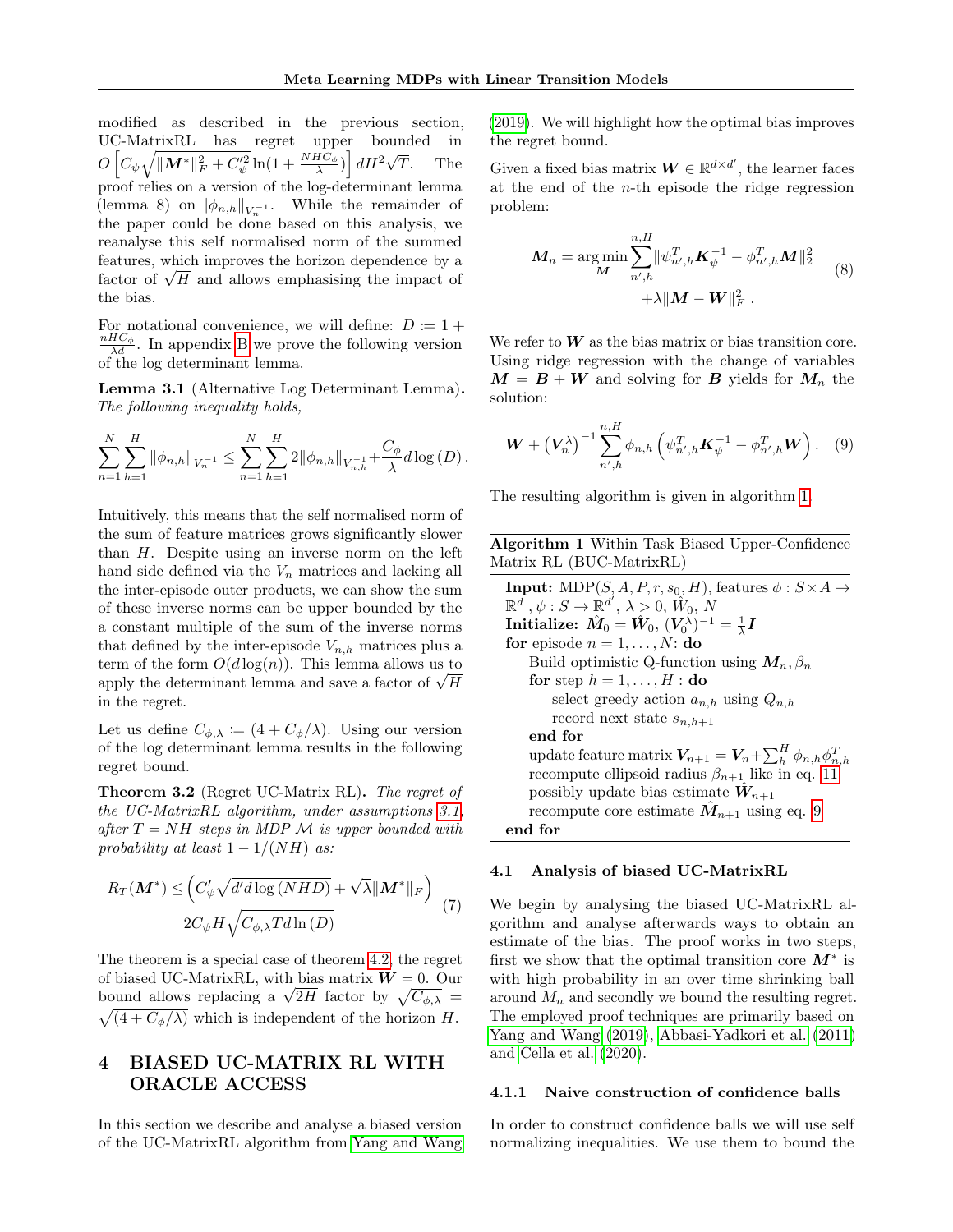deviation of the optimal transition core from the algorithm's estimate  $\hat{M}_n$ .

Theorem 4.1 (Confidence Ellipsoid BUC-MatrixRL). Let  $\delta > 0$ . BUC-MatrixRL with bias matrix **W**, produces under the assumptions [3.1](#page-2-1) with probability at least  $1 - \delta$  for all  $t > 0$  estimates  $\hat{M}_n$ , of the core matrix, that satisfy:

$$
\|\hat{M}_n - \mathbf{M}^*\|_F \leq C'_{\psi} \sqrt{2d' \log\left(\frac{1}{\delta}\right) + d'd \log(D)} \quad (10)
$$

$$
+ \sqrt{\lambda} \|\mathbf{W} - \mathbf{M}^*\|_F =: \beta_n^{\mathbf{W}}(\delta) .
$$

Thus for all times  $t > 1$  and recalling the regularity of the feature map  $\phi$  we have with probability at least  $1-\delta$ , that the true transition core  $M^*$  is contained in the ellipsoid  $C_n(\delta) = C_{\beta_n^{\mathbf{W}}(\delta)}^{\mathbf{W}}(\hat{\mathbf{M}}_n) = \{ \mathbf{M} \in \mathbb{R}^{d \times d'} | ||\hat{\mathbf{M}}_n \|M\|_F \leq \beta_n^{\mathbf{W}}(\delta) \}$  of radius  $\beta_n^{\mathbf{W}}(\delta)$  and centroid  $\hat{M}_n$ . Clearly it holds  $\beta_n^{\mathbf{W}}(\delta) \leq \beta_n^{\mathbf{0}}(\delta)$ , which combined with item 4 of assumption [3.1](#page-2-1) yields the radius  $\beta_n^{\mathbf{0}}(\delta)$ :

$$
C'_{\psi} \sqrt{2d' \log\left(\frac{1}{\delta}\right) + d'd \log\left(D\right)} + \sqrt{\lambda} dC_m \qquad (11)
$$

It is a common choice to select  $\delta = 1/(NH)$ . We defer the proof to the appendix [C.1.](#page-12-0) Having obtained the confidence ball, we are now ready to obtain a regret bound for BUC-MatrixRL.

#### 4.1.2 Regret bound

Using the fact that an ellipsoid of shrinking volume around the current core matrix estimate contains the true core matrix with high probability, results in the following regret:

<span id="page-4-0"></span>Theorem 4.2 (Regret BUC-Matrix RL). Under the assumptions of theorem [4.1](#page-4-1) after  $T = NH$  steps, choosing the ellipsoid radius  $\beta_n^{\bm{W}}(\delta)$  as in [4.1](#page-4-1) BUC-MatrixRL abides with probability at least  $1-1/(NH)$  the following bound on the regret:

$$
R_T(\boldsymbol{M}^*) \leq \left(C'_{\psi}\sqrt{d'd\log(TD)} + \sqrt{\lambda} \|\boldsymbol{W} - \boldsymbol{M}^*\|_F\right)
$$

$$
2C_{\psi}H\sqrt{C_{\phi,\lambda}Td\ln(D)}
$$

We defer the proof to appendix [C.2.](#page-14-0) We wish to emphasise the behaviour of biased UC-MatrixRL for two special choices of bias transition cores, the origin  $\mathbf{0} \in \mathbb{R}^{d \times d'}$ and the true transition core  $M^*$ :

1. Choosing an uninformed transition core  $W =$  $\mathbf{0} \in \mathbb{R}^{d \times d'}$  recovers unbiased UC-MatrixRL, thus the regret bound from theorem [3.2](#page-3-3) applies.

2. Oracle Prior When the algorithm has access to an oracle, it is possible to set the bias transition core of BUC-MatrixRL to the true transition core, From the true transition core of BUC-MatrixKL to the true transition core  $W = M^*$ . As a result the term  $\sqrt{\lambda} \| W - M^* \|_F$ vanishes. Recalling the definition of D as  $1+\frac{nHC_{\phi}}{\lambda d}$ , it is clear that the regret goes to 0 as  $\lambda \to \infty$ . Thus, the bigger the regularisation strength,  $\lambda$ , the smaller the regret we suffer. This is since for large  $\lambda$ ,  $\bar{M}_n = M^*$ , thus the learner selects action greedily with respect to the true Q-function obtained by using the true dynamics.

#### 4.2 Meta Transfer Regret Bound

<span id="page-4-1"></span>The goal of meta learning to generalise from the training tasks to all tasks of the task distribution at hand. While we bounded the single task regret in the previous section, what we are really interested in is the transfer regret, thus  $E_{\mathcal{M}\sim \mathcal{M}} R_T(\mathcal{M})$ , where  $\mathcal M$  is the distribution of all MDP. To do so, we define the mean and variance of the task distribution. As each sampled transition core M gives rise to an MDP  $\mathcal{M} \in \mathcal{M}$ , we have an equivalence of sampling transition cores M from the distribution of transition cores  $\mathscr T$  or sampling MDP  $M$  from the distribution of MDPs  $M$ . Thus, we can write interchangeably  $\mathbb{E}_{\mathcal{M}\sim\mathcal{M}}$  and  $\mathbb{E}_{\mathcal{M}\sim\mathcal{F}}$ . Recall the transfer regret from equation [3](#page-2-2) as being the expectation of the individual task regret across the distribution of considered MDPs  $\mathcal{M}$ .

We are interested to study the impact of the bias matrix  $W$  on the incurred transfer regret. Let us define the variance and the mean absolute distance of the bias matrix relative to the distribution of environments  $\mathcal{T}$ :

$$
\text{Var}_W(\mathcal{T}) = \mathbb{E}_{\mathbf{M}\sim\mathcal{T}} \left[ \|\mathbf{M} - \mathbf{W}\|_F^2 \right]
$$
  
 
$$
\text{Mad}_W(\mathcal{T}) = \mathbb{E}_{\mathbf{M}\sim\mathcal{T}} \left[ \|\mathbf{M} - \mathbf{W}\|_F \right].
$$

We skip the argument, the task distribution  $\mathcal{T}$ , whenever it is clear form the context that it is either the training task or test task distribution. We are now ready to state a first bound on the Mtr:

<span id="page-4-2"></span>Theorem 4.3 (Meta Transfer Regret BUC-MatrixRL). Under the assumptions of theorem [4.2](#page-4-0) we have with probability at least  $1 - 1/(NH)$  for a task distribution  $\mathcal T$  the following Mtr after  $T$  steps per task (where we absorb constant factors into  $C$ ):

$$
\begin{aligned} \mathrm{Mtr}_{T}(\mathcal{T}) \leq & CC_{\psi}HC'_{\psi}d\sqrt{d'TC_{\phi,\lambda}\log\left(TD\right)\ln\left(D\right)}\\ & + CC_{\psi}H\mathrm{Mad}_{\mathbf{W}}\sqrt{\lambda TC_{\phi,\lambda}d\ln\left(D\right)}\\ \leq & CC_{\psi}HC'_{\psi}d\sqrt{d'TC_{\phi,\lambda}\log\left(TD\right)\ln\left(D\right)}\\ & + CC_{\psi}H\sqrt{\mathrm{Var}_{\mathbf{W}}\lambda TC_{\phi,\lambda}d\ln\left(D\right)} \end{aligned}
$$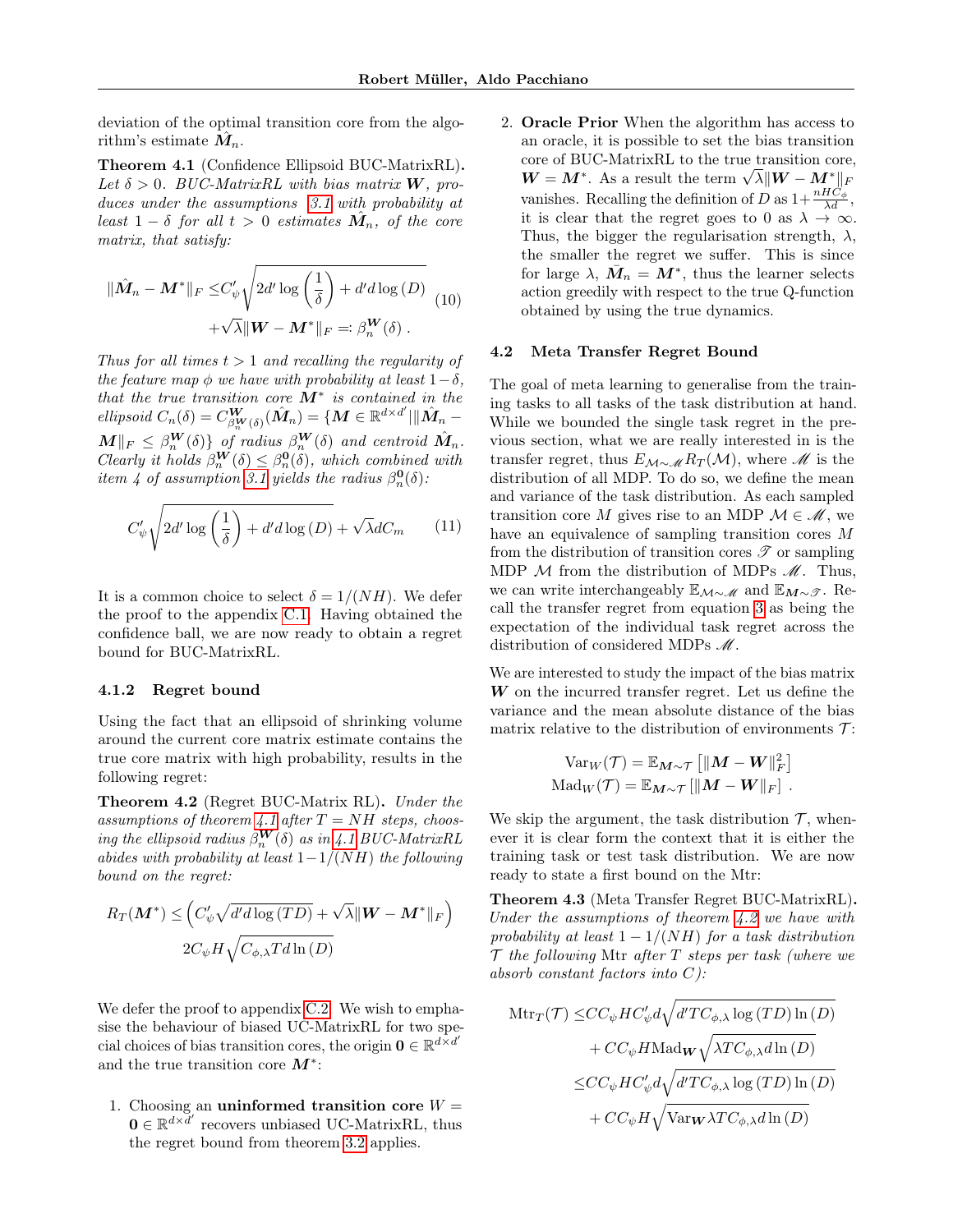We will now interpret the obtained upper bound on the transfer regret for different choices of regularisation strength  $\lambda$  and bias matrix  $W$ :

1. We obtain in the limit of an infinite regularisation strength (omitting a constant 4 from  $C_{\phi,\lambda}$ ):

$$
\lim_{\lambda \to \infty} \text{Mtr}_{T}(\mathcal{T})
$$
\n
$$
\leq \lim_{\lambda \to \infty} CC_{\psi} H \sqrt{\text{Var}_{\mathbf{W}} \lambda T d \ln \left( 1 + \frac{n H C_{\phi}}{\lambda d} \right)}
$$
\n
$$
= CC_{\psi} H \sqrt{\text{Var}_{\mathbf{W}} T^{2} C_{\phi}}
$$

a  $\sqrt{\text{Var}_W}$  dependence of the transfer regret on the variance of the task distribution with respect to the bias matrix  $W$ .

2. It turns out that for a particular choice of  $\lambda$  we can It turns out that for a particular choice of  $\lambda$  we can<br>actually improve the  $\sqrt{\text{Var}_W}$  dependence of the transfer regret. For a matrix  $\mathbf{Q} \in \mathbb{R}^{d \times d'}$ , we define the function  $\text{DVar}: R^{d \times d'} \to \mathbb{R}$ ;  $\text{DVar}(Q) :=$  $\left(1+\frac{T^2 \text{Var}_{\mathbf{Q}} C_{\phi}}{d}\right)$ . Let  $\lambda = \frac{1}{T \text{Var}_{W}}$ , which is motivated by the following two aspects. Firstly, the reliance on the prior should shrink the more samples are seen in a particular task, thus the  $1/T$ part. Moreover, we want the learner to rely less on the prior  $W$  if the task distribution is very broad as indicated by a high task variance  $\text{Var}_{\mathbf{W}}$ , thus the  $1/\text{Var}_{W}$ . The resulting transfer regret is:

$$
Mtr_T(\mathcal{T}) = \left(1 + C'_{\psi} \sqrt{d'dT \log(TDVar(\mathbf{W}))}\right)
$$

$$
CC_{\psi} H \sqrt{C_{\phi,\lambda} d \ln(DVar(\mathbf{W}))}.
$$

This means that the choice of regularisation strength  $\frac{1}{T \text{Var}_W}$  yields a  $\sqrt{\log(1 + \text{Var}_W)}$  dependence, whereas the limit of  $\lambda \to \infty$  yields a worse dependence of  $\sqrt{\text{Var}_W}$ .

- 3. Keeping  $\lambda = \frac{1}{TV_{\text{ar}}w}$  the transfer regret BUC-MatrixRL with the bias matrix chosen as mean transition core  $\overline{M}$  goes to zero as the variance of the task distribution goes to 0.
- 4. Oracle BUC-MatrixRL improves against individual task learning, whenever the variance of the task distribution is much lower than its offset from the origin:

$$
\begin{aligned} \text{Var}_{\bar{\boldsymbol{M}}} &= \mathbb{E}_{\boldsymbol{W}\sim\mathcal{T}} \|\boldsymbol{M} - \bar{\boldsymbol{M}}\|_F^2 \\ &\ll \mathbb{E}_{\boldsymbol{M}\sim\mathcal{T}} \|\boldsymbol{M}\|_F^2 = \text{Var}_0 \ . \end{aligned}
$$

Choosing an appropriate step size of  $\lambda = \frac{1}{T \text{VarW}}$  allows for a dependence of the upper bound of the transfer regret of  $\sqrt{\ln(1 + \text{Var}_{{\bf W}})}$ . In the limit of no variance of the task distribution we recover the single task regret bound from theorem [4.2.](#page-4-0)

# 5 PRACTICAL META LEARNING WITH BIASED UC-MATRIX RL

So far we assumed access to an oracle of the optimal transition core  $M^*$  and showed its usefulness in terms of incurred transfer regret. In any practical setting we do however have no access to an oracle, thus we want to transfer knowledge from previous tasks. Following the meta learning protocol, we have access to  $G$  many training tasks. Each task  $q$  was created by sampling  $M_q \sim \mathcal{T}$ . We run biased UC-MatrixRL with a bias transition core based on the transition core estimates of previous tasks for  $N$  episodes a  $H$  steps in MDP  $\mathcal{M}_q$ . To enable generalisation across the full distribution of tasks, we use at meta test time BUC-Matrix RL with a bias distilling the transferable knowledge from meta training. The full training protocol is given in algorithm [2.](#page-5-0) In the case of sequentially arriving tasks  $1, \ldots, g$  we can always consider all previous tasks  $1, \ldots, g-1$  as training tasks, and the test set as the one element set containing only the g-th task. Thus, our approach caters also to the continual learning setting.

<span id="page-5-0"></span>

| Algorithm 2 Meta Train                                                                             |
|----------------------------------------------------------------------------------------------------|
| <b>Input:</b> set of training tasks $M_1, \ldots, M_G$ , features                                  |
| $\phi: S \times A \to \mathbb{R}^d$ , $\psi: S \to \mathbb{R}^{d'}$ , $\lambda > 0$ , bias for the |
| first task $\hat{W}_0$ , episode number N, horizon H                                               |
| Initialize: $\hat{M}_{0,0} = \hat{W}_0, V_0^{-1} = \frac{1}{\lambda}I$                             |
| for train task $\mathcal{M}_q \in \{ \mathcal{M}_1, \ldots, \mathcal{M}_G \}$ : do                 |
| run alg. 1 on MDP $\mathcal{M}_q$ with bias $\mathbf{W} = \hat{\mathbf{W}}_{q-1}$                  |
| end for                                                                                            |
|                                                                                                    |

Inspired from the bias estimators in [Cella et al.](#page-8-7) [\(2020\)](#page-8-7) we describe now two methods to estimate the bias transition core matrix in episode *n* of task  $q$ ,  $W_{a,n}$ , based on previous experience.

To account for the multitask setting we add a subscript indicating the task index  $q \in [G]$ . Recall our assumption that all tasks share the same feature maps  $\phi$  and  $\psi$  and the interchangeability of the T and  $nh$  time within a task. For the  $g$ -th MDP, we have the transition core  $M_g$ , feature matrix  $V_{g,t}$  =  $V_{g,t//H,t\%H} = \sum_{p\leq t} \phi(s_{g,p}) \overline{\phi}(s_{g,p})^T = \sum_{p\leq t} \phi_{g,p} \phi_{g,p}^T,$ the concatenation of all features in episode n:  $\Phi_{g,n} =$  $[\phi_{g,n,1}, \ldots, \phi_{g,n,H}]^T$  and  $\Psi_{g,n} = [\psi_{g,n,1}, \ldots, \psi_{g,n,H}]^T$ and the radius of the confidence ellipsoid at stage  $t$  as  $\beta_{g,t}^{\mathbf{0}}$ . A quantity central to our analysis is the mean estimation error of the bias  $\hat{W}_{g,n,h}$  at stage  $(n,h)$  of the g-th task with respect to the true mean transition  $\text{core }M$ :

$$
\epsilon_{g,n,h}(\mathcal{M}) = \|\bar{M} - \hat{W}_{g,n,h}\|_F^2.
$$
 (12)

As the learner faces the tasks in a sequential manner there is an inherent estimation error, due to the fact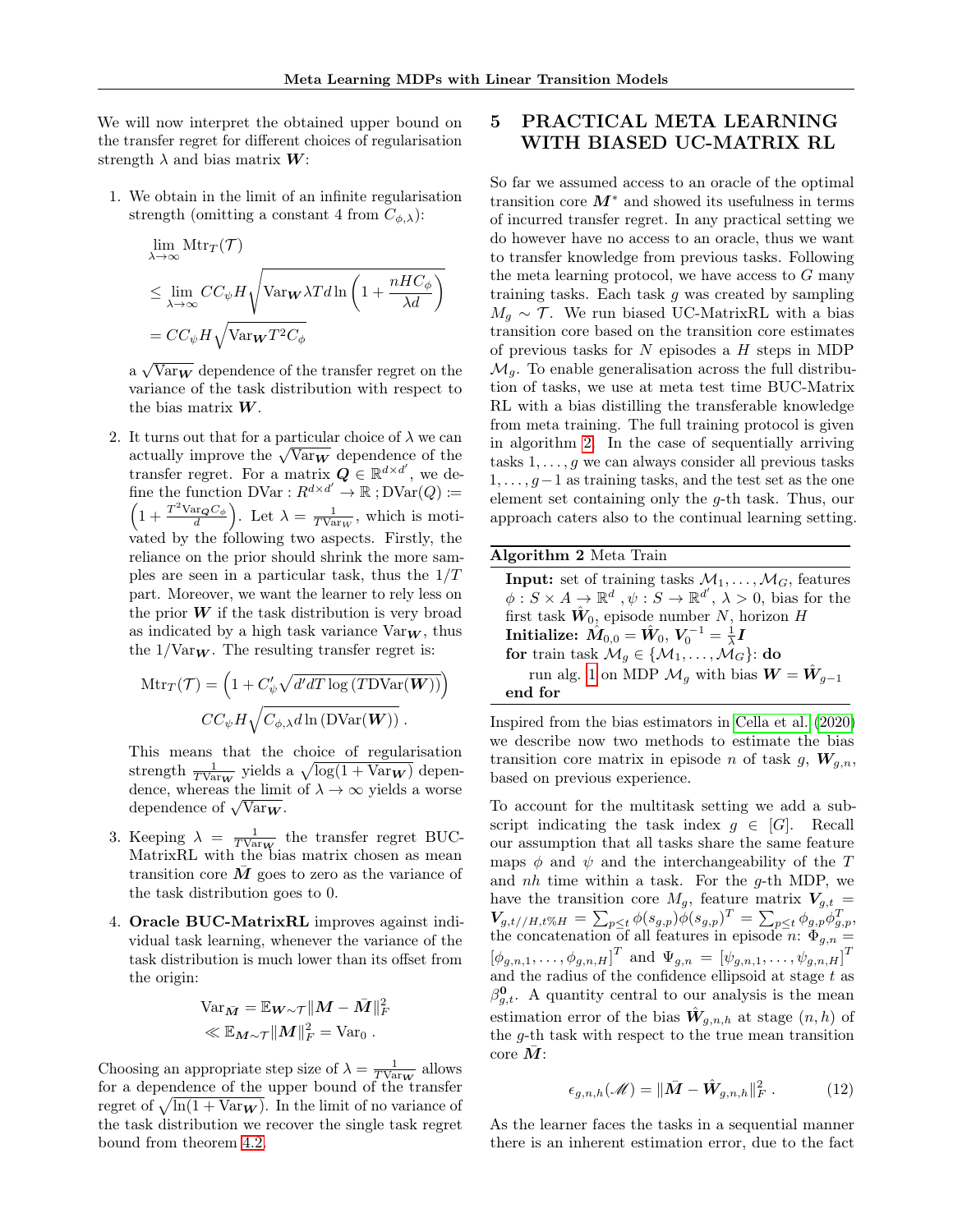that it has only samples from the task distribution. We define  $\bar{W}_{G,t} = \frac{1}{GT+t} \left( \sum_{g=1}^{G} TM_g + tM_{G+1} \right)$  the mean transition core of the observed MDP and denote the estimation error relative to the true mean transition core  $\overline{M}$  as  $H_{\mathscr{M}}(G+1,\overline{M}) = ||\overline{M} - \overline{W}_{G,t}||_F$ .

## <span id="page-6-3"></span>5.1 Averaging previous transition core estimates - a low bias estimator

The first approach is to use an weighted average of previous transition core estimates as bias. The motivation is that the knowledge acquired in previous MDP  $\mathcal{M}_1$ ,  $\ldots$ ,  $\mathcal{M}_G$  is distilled in the respective final estimate of the transition core  $W_{G,T}$ . Knowledge transfer between the tasks is achieved by aggregation of the individual estimated transition cores:

$$
\hat{\mathbf{W}}_{G,n,h} = \sum_{g=1}^{G-1} \frac{T}{Z} \hat{\mathbf{M}}_{g,T} + \frac{nH + h}{Z} \hat{\mathbf{M}}_{G,n,h}, \qquad (13)
$$

with normalisation factor  $Z = T(G-1) + nH + h$ . This choice of bias estimator results in the following bound on the transfer regret.

<span id="page-6-2"></span>Theorem 5.1. BUC-MatrixRL incurs after T interactions in G previous tasks, using the bias estimator  $\hat{W}_{G,n,h}$  as in equation [13,](#page-6-0)  $\lambda = \frac{1}{TVar_{W_{G,n,h}}}$  and under assumptions [3.1,](#page-2-1) with probability at least  $1 - 1/(NH)$ at most the following meta transfer regret:

$$
\begin{aligned} &\operatorname{Mtr}_{T}(\mathcal{M}_{G+1})\leq CC_{\psi}HdC_{\psi}'\\ &\sqrt{C_{\phi,\lambda}d'T\log\left(T + \frac{T^3C_{\phi}\left(Var_{\bar{M}} + \epsilon_{G,T}(\mathcal{M})\right)}{d}\right)}\end{aligned}
$$

The mean estimation error can be upper bounded as:

$$
\sqrt{\epsilon_{G,T}(\mathscr{M})} \leq H_{\mathscr{M}}(G+1, \bar{M}) + \max_{g \in [G]}\frac{\beta_{g,T}^{\mathbf{0}}(1/NH)}{\lambda_{min}^{1/2}(V_{g,T}^{\lambda})}
$$

The proof is based on theorem [4.3](#page-4-2) and deferred to appendix [D.](#page-16-0) Analysing the bound on the noise we show that, by a Frobenius matrix norm version of Bennetts inequality, the first term goes for an increasing number of tasks to zero. This means the estimation error is dominated by the second term. Recall our choice of  $\lambda = 1/(T Var_{\hat{W}})$ , we see that the estimation error increases with the variance of our bias matrix estimator. The meta learning procedure comes with an additional storage requirement of the size of the transition core in which the estimates of the training tasks are averaged.

## 5.2 Global ridge regression - a high bias estimator

The previous estimator shared knowledge between MDP's  $\mathcal{M}_g$  via the final estimated transition cores. Here we present an estimator that instead builds features on all transitions seen in all previous MDP and performs one global ridge regression to estimate the transition core matrix which we use as bias in biased UC-MatrixRL. This approach is inspired by the high bias estimator in [\(Cella et al., 2020\)](#page-8-7) and is in line with previous estimators in the multitask bandit literature. The knowledge transfer between tasks works thus in form of feature embeddings of the observed  $(s, a, s')$  transitions instead of aggregated objects. Let  $\tilde{V}_{G,n,h} \coloneqq \sum_{g=1}^{G} V_{G,T} + V_{G+1,n,h}$ . Global ridge regression uses the estimator:

<span id="page-6-1"></span>
$$
\hat{\mathbf{W}}_{G,n,h} = (\tilde{\mathbf{V}}_{G,n,h}^{\lambda})^{-1} \left[ \sum_{g=1}^{G-1} \sum_{n,h}^{N,H} \phi_{g,n,h} \psi_{g,n,h} \mathbf{K}_{\psi}^{-1} + \sum_{n',h'}^{n,h} \phi_{G,n',h'} \psi_{G,n',h'} \mathbf{K}_{\psi}^{-1} \right].
$$
\n(14)

<span id="page-6-0"></span>This yields the following meta transfer regret:

Theorem 5.2. BUC-MatrixRL incurs after T interactions in G previous tasks, using the bias estimator  $\hat{W}_{G,n,h}$  as in equation [14,](#page-6-1)  $\lambda = \frac{1}{TVar_{\hat{W}_{G,n,h}}}$  and assump-tions [3.1,](#page-2-1) with probability at least  $1 - 1/(NH)$  at most the following meta transfer regret:

$$
\begin{aligned} &\operatorname{Mtr}_{T}(\mathcal{M}_{G+1}) \leq CC_{\psi} HdC_{\psi}' \\ &\sqrt{C_{\phi,\lambda} d'T \log \left(T + \frac{T^3 C_{\phi} \left( Var_{\bar{M}} + \epsilon_{G,T}(T) \right)}{d} \right)} \end{aligned}
$$

Let  $\nu_{\min} = \lambda_{\min} \left( \tilde{\bm{V}}_{G,n,h} \right)$  be the minimal singular value of the global feature matrix. Then the mean estimation error can be upper bounded as:

$$
\sqrt{\epsilon_{G,T}(\mathcal{M})} \leq H_{\mathcal{M}}(G+1,\bar{M}) + \underbrace{\frac{dC_M}{\lambda + \nu_{\min}} + C_{\psi}^{\prime}\sqrt{\frac{2}{\lambda + \nu_{\min}}}\log\left(NH + \frac{GN^2H^2C_{\phi}}{\lambda d}\right)}_{\frac{\beta^0(1/(GNH))}{\lambda + \nu_{\min}}} + 2(G+1)\max_{g \in [G+1]} \tilde{H}(G+1,M_g) .
$$

 $H(G+1, M_q)$  is a weighted version of the estimation error  $H_{\mathscr{M}}(G + 1, \overline{M})$  towards the current transition core  $M_g$ :

$$
\tilde{H}(G, M_g) = H_{\mathscr{M}}(g, M_g) \sigma_{\max} \left( V_{g,T} \tilde{V}_{G,N,H}^{-1} \right) , \tag{15}
$$

where  $\sigma_{\max}\left(\boldsymbol{V}_{g,T}\tilde{\boldsymbol{V}}^{-1}_{G,N,H}\right)$  quantifies the misalignment of task g to the other tasks observed so far.

The regret bound follows from theorem [4.3](#page-4-2) and is derived in appendix [E.](#page-18-0) Comparing this to the low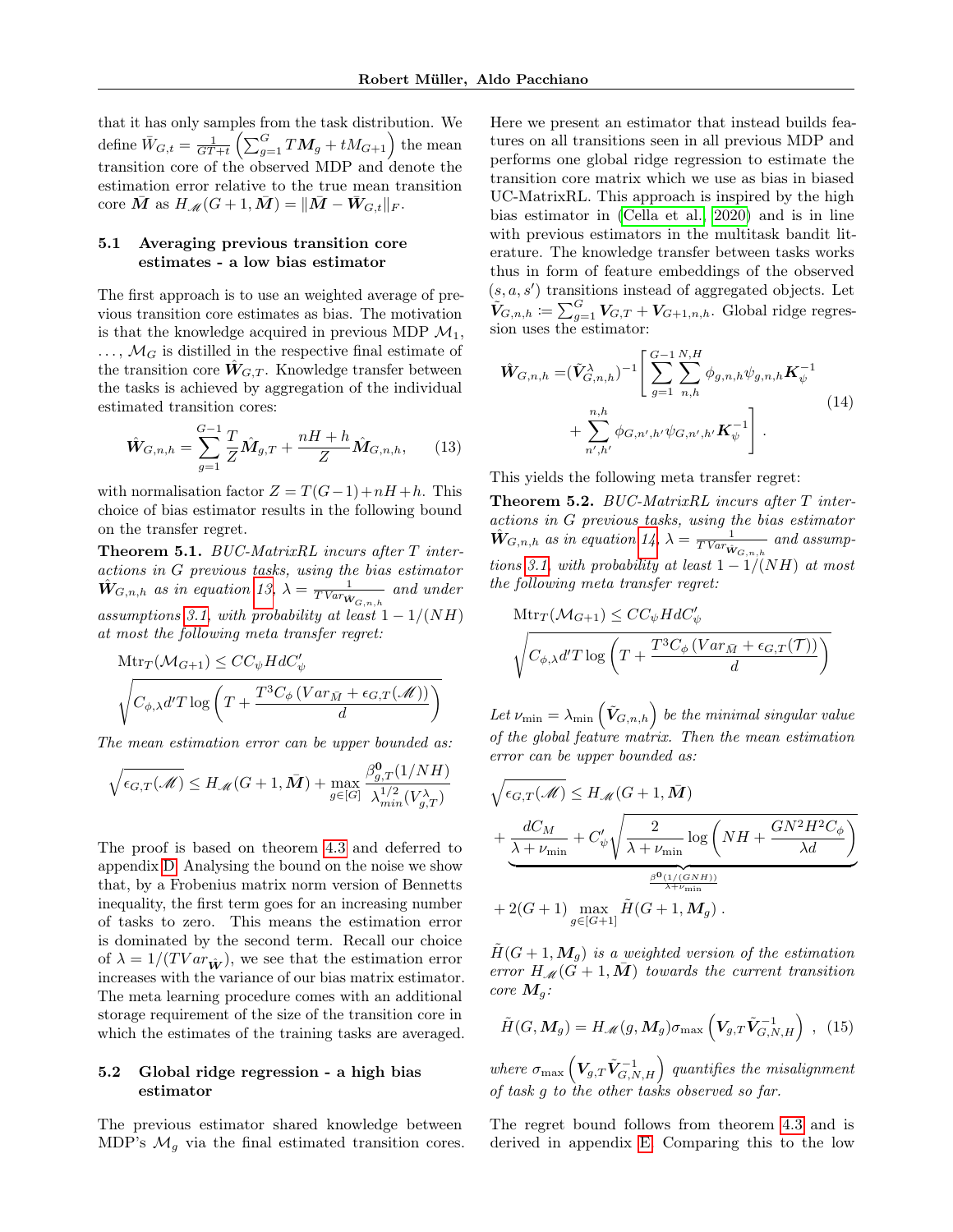bias solution in theorem [5.1](#page-6-2) we see that the variance is now  $\frac{\beta^{\mathbf{0}}(1/(GNH))}{\lambda+\nu}$  $\frac{1/(GNH))}{\lambda+\nu_{\min}}$  instead of  $\frac{\beta_{g,T}^{0}(1/NH)}{\lambda^{1/2}(V\lambda_{\min})}$  $\lambda_{min}^{1/2}(V_{g,T}^{\lambda})$ . From observing,  $\nu_{min} \geq \frac{G}{dd'} \lambda_{min}(\mathbf{V}_g) \ \forall g \in [G]$  it follows that we shrink the variance by a factor  $(dd')/G$ . As the number of training tasks G goes to infinity, the variance goes to zero. This comes however at the price of increased bias  $2(G + 1)$  max $_{g \in [G+1]}$   $H(G + 1, M_g)$ which increases proportional to the task misalignment,  $\sigma_{\max}\left(V_{g,T}\tilde{V}_{G,N,H}^{-1}\right)$ . We illustrate its behaviour on two corner cases.

First, assume that the task distribution  $\mathcal{T} = \{M\}$ , so our task distribution, consists of a transition single core matrix. As we face always the same task, we expect extremely favourable transfer. In particular, we suffer in this case no bias as  $H(G + 1, M_q) = 0$ .

The other extreme are completely unrelated tasks. The minimal relatedness we can generate is if corresponding vectors of the transition cores are orthogonal to each other. Consider the task distribution, where each column of the transition cores is a  $d$ -dimensional basis vector. In this case one can do meta learning on  $d-1$  mutually different training tasks without seeing an improved meta transfer regret on the d-th task.

Note that the linear MDP models requires feature maps  $\phi$  and  $\psi$  as input. The transition cores live in a feature map dependent space, making it hard to connect properties of the transition cores of a task family to interpretable properties of the environments.

#### 5.3 ITRL vs MTRL

We can now compare the gain of doing meta learning compared to independent task learning. In the independent learner scenario, the transfer regret depends on the variance of the tasks relative to the origin,  $Var_0$ . Doing meta learning allows us to obtain estimators that replace the variance with respect to the origin by the variance to the mean task  $Var_{\bar{M}}$  plus an additional error term. In the oracle case, the error term is zero. Since in practice there is no oracle, we bound the additional error term for two different bias estimation methods. For any task distribution of small variance but large offset, the obtained transfer regret incurred by meta learning is lower than from ITRL.

## 6 DISCUSSION

Our paper gives an affirmative answer to the initial question of the usefulness of meta RL. Using the oneto-one correspondence of MDP with linear transition core and the core matrix, we have a notion of distance between tasks. This allows the characterisation of any distribution of linear transition core MDPs via its offset and variance. We prove a decrease in transfer regret of meta RL compared to independent task learning whenever the variance of the task distribution is small compared to the offset from the origin. While we show this improvement first in a setting with access to an oracle that reveals the offset of the transition core distribution, we extend the result to two practical estimators.

One estimator performs knowledge transfer between the tasks using an aggregation of distilled knowledge obtained on previous tasks in the form of estimated transition cores. This method suffers, however, a possibly large error due to the direct proportionality of the estimation error, thus transfer regret with the variance of the transition core estimator. The second proposed estimator suffers bias proportional to the task misalignment in a trade-off for a variance that goes to zero as the number of tasks goes to infinity. Here, the transfer of knowledge happens via the sharing of embeddings of the observed transitions. Note that similar meta learning via learning a bias estimators can be combined with any (provably efficient) RL algorithm based on linear regression for similar gains compared to ITRL.

Our work chooses meta transfer regret at performance measure, which weights all test tasks equally. An interesting avenue of future work is to analyse alternative objectives, for example the worst case transfer regret within the test distribution.

A major limitation of the framework of linear transition core MDP is the assumption of known feature maps  $\phi$  and  $\psi$ . This allows studying the usefulness of meta learning for rapid learning in a newly encountered task. In empirically successful meta deep RL works, the feature embeddings are, however, not given but instead learned. Thus, the effectiveness of meta learning could lie within learning a good initialisation/bias or in learning a set of reusable features. For the case of model agnostic meta learning [\(Finn et al., 2017\)](#page-8-14) the empirical study [\(Raghu et al., 2019\)](#page-9-16) finds that feature reuse is the dominant factor in the examined few shot classification and RL tasks. To fully understand the usefulness of meta learning in general MDP's, it is thus necessary to also take feature learning into account.

We lastly wish to emphasize that each linear MDP can be trivially embedded as its generating vector/matrix. The space of vector-/ matrix norms gives immediately rise to distances between tasks. It remains however an open question how to embed general MDP and to develop distance metrics between the task embeddings that are meaningful, for example in the sense that learning in nearby tasks aids learning in target tasks.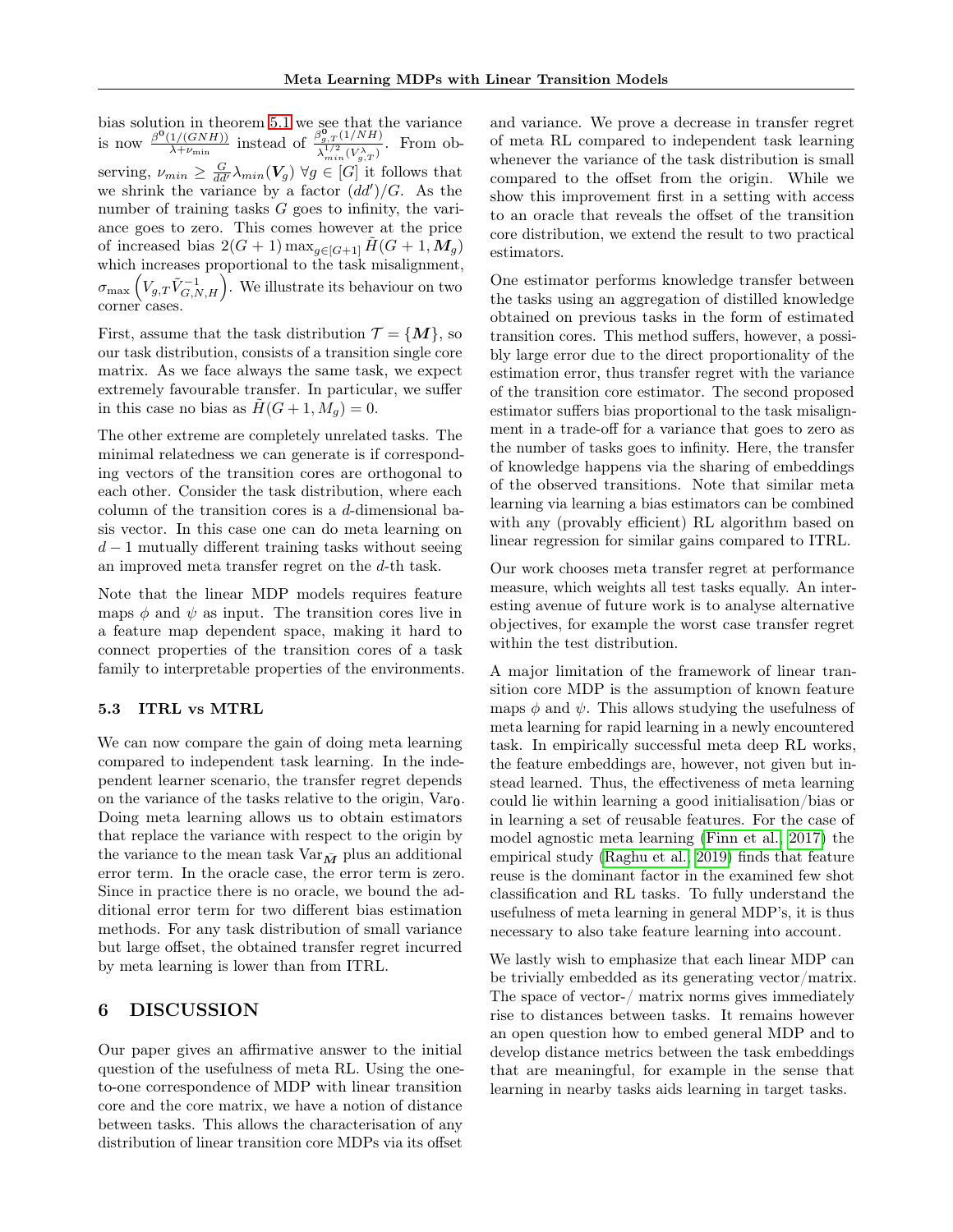#### Acknowledgements

We thank the reviewers for their useful comments.

#### References

- <span id="page-8-12"></span>Abbasi-Yadkori, Y., Pál, D., and Szepesvari, C. (2011). Improved algorithms for linear stochastic bandits. In NIPS.
- <span id="page-8-1"></span>Ayoub, A., Jia, Z., Szepesvari, C., Wang, M., and Yang, L. F. (2020). Model-based reinforcement learning with value-targeted regression.
- <span id="page-8-8"></span>Azar, M. G., Lazaric, A., and Brunskill, E. (2013). Sequential transfer in multi-armed bandit with finite set of models.
- <span id="page-8-10"></span>Brunskill, E. and Li, L. (2013). Sample complexity of multi-task reinforcement learning. arXiv preprint arXiv:1309.6821.
- <span id="page-8-2"></span>Cai, Q., Yang, Z., Jin, C., and Wang, Z. (2020). Provably efficient exploration in policy optimization.
- <span id="page-8-11"></span>Calandriello, D., Lazaric, A., and Restelli, M. (2015). Sparse multi-task reinforcement learning. Intelligenza Artificiale, 9(1):5–20.
- <span id="page-8-7"></span>Cella, L., Lazaric, A., and Pontil, M. (2020). Metalearning with stochastic linear bandits. In III, H. D. and Singh, A., editors, Proceedings of the 37th International Conference on Machine Learning, volume 119 of Proceedings of Machine Learning Research, pages 1360–1370. PMLR.
- <span id="page-8-13"></span>Dani, V., Hayes, T. P., and Kakade, S. M. (2008). Stochastic linear optimization under bandit feedback.
- <span id="page-8-6"></span>Denevi, G., Ciliberto, C., Grazzi, R., and Pontil, M. (2019). Learning-to-learn stochastic gradient descent with biased regularization. In *International Confer*ence on Machine Learning, pages 1566–1575. PMLR.
- <span id="page-8-5"></span>Denevi, G., Ciliberto, C., Stamos, D., and Pontil, M. (2018). Learning to learn around a common mean. In ADVANCES IN NEURAL INFORMATION PRO-CESSING SYSTEMS 31 (NIPS 2018), volume 31. NIPS Proceedings.
- <span id="page-8-9"></span>Deshmukh, A. A., Dogan, U., and Scott, C. (2017). Multi-task learning for contextual bandits.
- <span id="page-8-14"></span>Finn, C., Abbeel, P., and Levine, S. (2017). Modelagnostic meta-learning for fast adaptation of deep networks. In International Conference on Machine Learning, pages 1126–1135. PMLR.
- <span id="page-8-3"></span>He, J., Zhou, D., and Gu, Q. (2020). Logarithmic regret for reinforcement learning with linear function approximation. arXiv preprint arXiv:2010.11566.
- <span id="page-8-0"></span>Jia, Z., Yang, L., Szepesvari, C., and Wang, M. (2020). Model-based reinforcement learning with value-targeted regression. In L4DC.
- <span id="page-8-4"></span>Jin, C., Yang, Z., Wang, Z., and Jordan, M. I. (2020). Provably efficient reinforcement learning with linear function approximation.  $ArXiv$ , abs/2101.02195.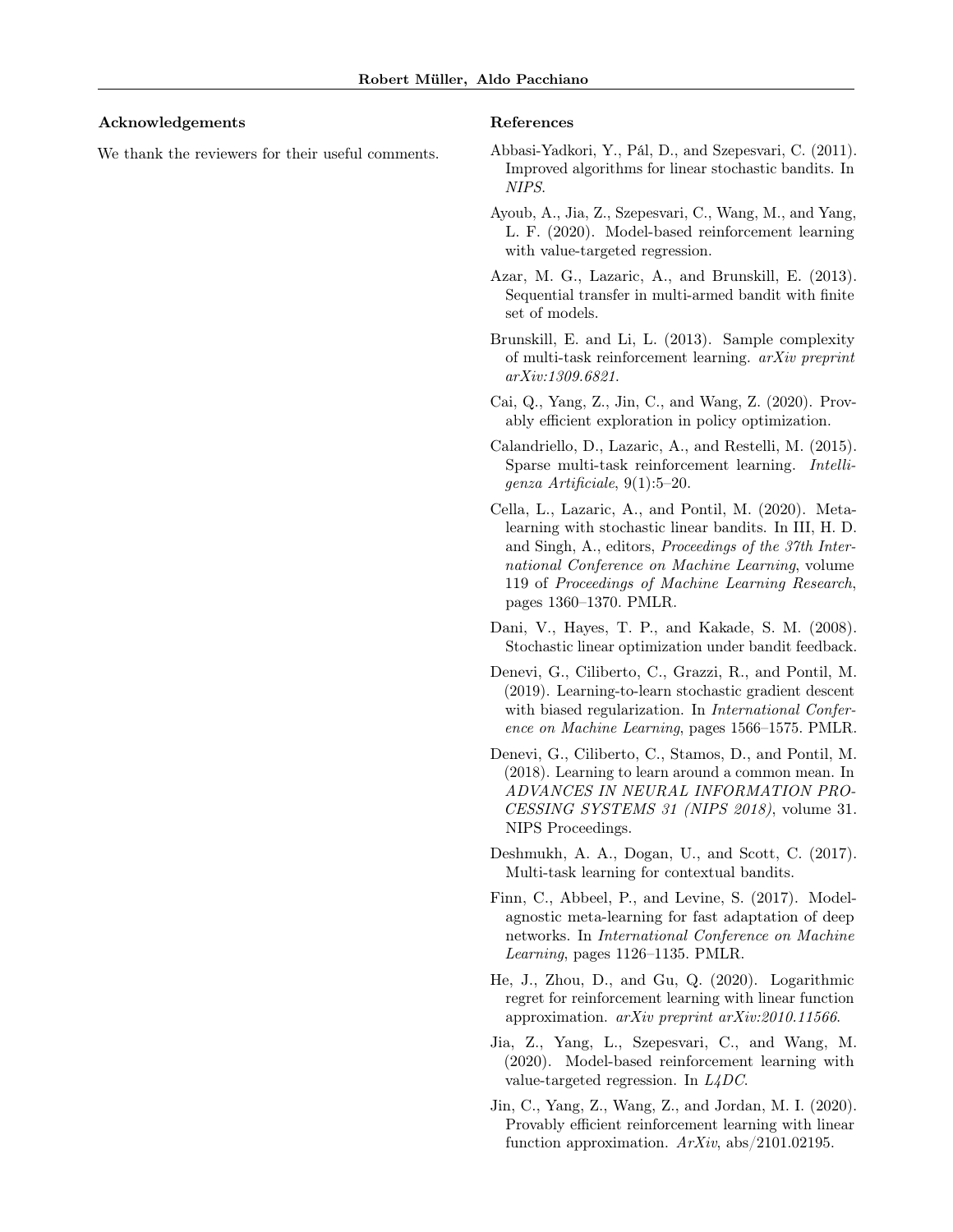- <span id="page-9-6"></span>Kearns, M. and Singh, S. (2002). Near-optimal reinforcement learning in polynomial time. Machine learning, 49(2):209–232.
- <span id="page-9-10"></span>Khodak, M., Balcan, M.-F., and Talwalkar, A. (2019). Provable guarantees for gradient-based metalearning.
- <span id="page-9-11"></span>Konobeev, M., Kuzborskij, I., and Szepesvári, C. (2021). A distribution-dependent analysis of meta-learning.
- <span id="page-9-19"></span>Lai, T. L., Wei, C. Z., et al. (1982). Least squares estimates in stochastic regression models with applications to identification and control of dynamic systems. Annals of Statistics, 10(1):154–166.
- <span id="page-9-17"></span>Lattimore, T. and Szepesvári, C. (2020). Bandit Algorithms. Cambridge University Press.
- <span id="page-9-14"></span>Lu, R., Huang, G., and Du, S. S. (2021). On the power of multitask representation learning in linear mdp.
- <span id="page-9-15"></span>Malik, D., Li, Y., and Ravikumar, P. (2021). When is generalizable reinforcement learning tractable?
- <span id="page-9-7"></span>Modi, A., Jiang, N., Tewari, A., and Singh, S. (2020). Sample complexity of reinforcement learning using linearly combined model ensembles. In International Conference on Artificial Intelligence and Statistics, pages 2010–2020. PMLR.
- <span id="page-9-5"></span>Müller, R., Parker-Holder, J., and Pacchiano, A. (2020). Taming the herd: Multi-modal meta-learning with a population of agents.
- <span id="page-9-2"></span>Naik, D. K. and Mammone, R. J. (1992). Meta-neural networks that learn by learning. In [Proceedings 1992] IJCNN International Joint Conference on Neural Networks, volume 1, pages 437–442 vol.1.
- <span id="page-9-16"></span>Raghu, A., Raghu, M., Bengio, S., and Vinyals, O. (2019). Rapid learning or feature reuse? towards understanding the effectiveness of maml. ArXiv, abs/1909.09157.
- <span id="page-9-4"></span>Rakelly, K., Zhou, A., Finn, C., Levine, S., and Quillen, D. (2019). Efficient off-policy meta-reinforcement learning via probabilistic context variables. In Chaudhuri, K. and Salakhutdinov, R., editors, Proceedings of the 36th International Conference on Machine Learning, volume 97 of Proceedings of Machine Learning Research, pages 5331–5340, Long Beach, California, USA. PMLR.
- <span id="page-9-1"></span>Schmidhuber, J. (1987). Evolutionary principles in selfreferential learning. on learning now to learn: The meta-meta-meta...-hook.
- <span id="page-9-18"></span>Smale, S. and Zhou, D.-X. (2007). Learning theory estimates via integral operators and their approximations. Constructive approximation, 26(2):153–172.
- <span id="page-9-12"></span>Tripuraneni, N., Jin, C., and Jordan, M. I. (2021). Provable meta-learning of linear representations.
- <span id="page-9-13"></span>Yang, J., Hu, W., Lee, J. D., and Du, S. S. (2021). Impact of representation learning in linear bandits.
- <span id="page-9-0"></span>Yang, L. F. and Wang, M. (2019). Reinforcement learning in feature space: Matrix bandit, kernels, and regret bound.
- <span id="page-9-9"></span>Zhou, D., Gu, Q., and Szepesvari, C. (2021). Nearly minimax optimal reinforcement learning for linear mixture markov decision processes.
- <span id="page-9-8"></span>Zhou, D., He, J., and Gu, Q. (2020). Provably efficient reinforcement learning for discounted mdps with feature mapping.
- <span id="page-9-3"></span>Zintgraf, L., Shiarlis, K., Igl, M., Schulze, S., Gal, Y., Hofmann, K., and Whiteson, S. (2020). Varibad: A very good method for bayes-adaptive deep rl via meta-learning. In International Conference on Learning Representations.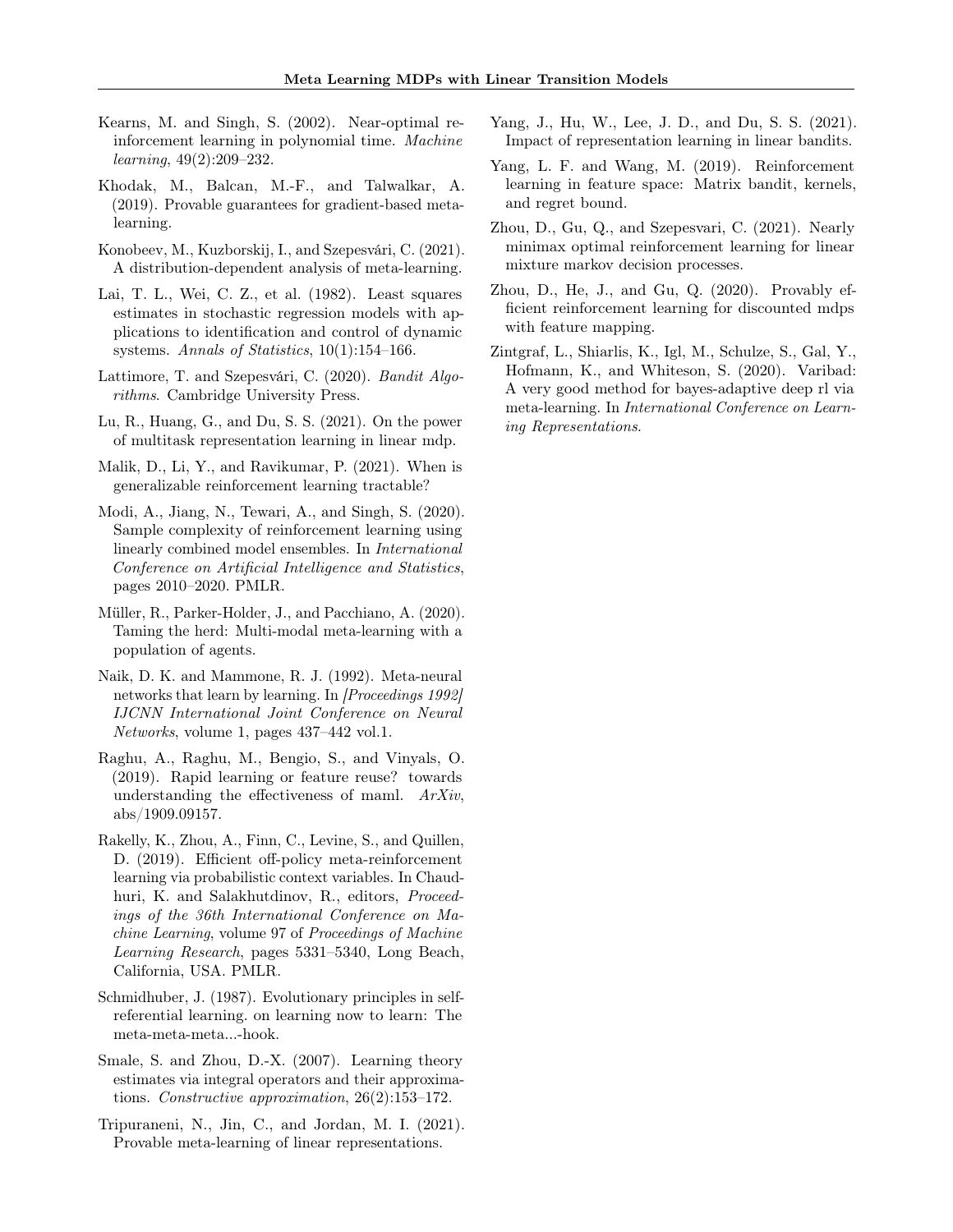# SUPPLEMENTARY MATERIAL

## Organization of Supplementary Material

[A](#page-10-1) [NOTATION](#page-10-1)

[B](#page-10-0) [USEFUL LEMMAS](#page-10-0)

[C](#page-12-1) [ANALYSING THE REGRET OF \(BIASED\) UC-MATRIX RL](#page-12-1)

- [C.1](#page-12-0) [Constructing Confidence Sets](#page-12-0)
- [C.2](#page-14-0) [Doing RL using the estimated matrix ball](#page-14-0)
- [C.3](#page-16-1) [Meta Transfer Regret](#page-16-1)

## [D](#page-16-0) [PROOF OF THE TRANSFER REGRET FOR THE LOW BIAS ESTIMATOR](#page-16-0)

#### [E](#page-18-0) [PROOF OF THE TRANSFER REGRET FOR THE HIGH BIAS ESTIMATOR](#page-18-0)

## <span id="page-10-1"></span>A NOTATION

Let  $\boldsymbol{x} \in \mathbb{R}^d$  and  $\boldsymbol{A} \in R^{d \times d}$  a positive definite matrix. We define the Mahalanobis norm  $\|\boldsymbol{x}\|_{\boldsymbol{A}} = \sqrt{d}$  $x^T Ax$ . For a matrix  $\boldsymbol{X} \in \mathbb{R}^{d \times d'}$  we have the Frobenius norm and the inducing matrix inner product norm  $\|\boldsymbol{X}\|_F =$  $\sqrt{tr(\boldsymbol{X}^T\boldsymbol{X})} = \sqrt{\langle \boldsymbol{X}, \boldsymbol{X} \rangle_F} = \sqrt{\sum_{i,j} |\boldsymbol{X}_{i,j}|^2}$ . We have further the Mahalanobis version of the Frobenius norm for a symmetric positive definite  $A \in R^{d \times d}$ :

<span id="page-10-3"></span>
$$
||A^{1/2}X||_F^2 = \text{tr}(X^T(A^{1/2})^T A^{1/2} X) = \text{tr}(X^T A X) = \sum_j ||X_j||_A = ||X||_A^2
$$
\n(16)

We denote the column indices of X as  $j \in \{1, ..., d'\}$  and row indices  $i \in \{1, ..., d\}$ . We denote the 2-1 matrix norm, which is the sum of the euclidean norms of the matrix columns:  $\|\boldsymbol{X}\|_{2,1} = \sum_j \|\boldsymbol{X}_j\|_2 = \sum_j \langle \boldsymbol{X}_j, \boldsymbol{X}_j \rangle =$  $\sum_j \sqrt{\sum_i \mathbf{X}_{i,j}^2}$ . Similar we can define the  $\mathbf{A}-1$  norm, which is the sum of the Mahalanobis norms of the individual columns:  $\|\boldsymbol{X}\|_{\boldsymbol{A},1} = \sum_j \|\boldsymbol{X}_j\|_{\boldsymbol{A}} = \sum_j \sqrt{\boldsymbol{X}_j^T \boldsymbol{A} \boldsymbol{X}_j}$ . We have further:

$$
\|A^{1/2}X\|_{2,1}=\sum_j\|A^{1/2}X_j\|_2=\sum_j\sqrt{X_j^TAX_j}=\sum_j\|X_j\|_A=\|X\|_{A,1}.
$$

We will also use the 2 –  $\infty$  norm of a matrix  $||\boldsymbol{X}||_{2,\infty} = \max_j ||\boldsymbol{X}_j||_2$ 

## <span id="page-10-0"></span>B USEFUL LEMMAS

Throughout the proof we will need at different locations the elliptical potential lemma:

**Lemma B.1** (Lemma 19.4 in [\(Lattimore and Szepesvári, 2020\)](#page-9-17)). Let  $V_0 \in \mathbb{R}^{d,d}$  positive definitive and  $\phi_1, \ldots, \phi_h \in$  $\mathbb{R}^d$  a sequence of vectors with  $\|\phi_t\|_2^2 \leq C_{\phi}^2$   $\forall t \in [h]$ ,  $V_h = V + \sum_{t \leq h} \phi_t^T \phi_t$ . Then:

<span id="page-10-2"></span>
$$
\sum_{t=1}^{h} \min(1, \|\phi_t\|_{V_t^{-1}}^2) \le 2\log\left(\frac{\det V_h}{\det V_0}\right) \le 2d\log\left(\frac{tr V_0 + hL^2}{d\det V_0^{1/d}}\right) \tag{17}
$$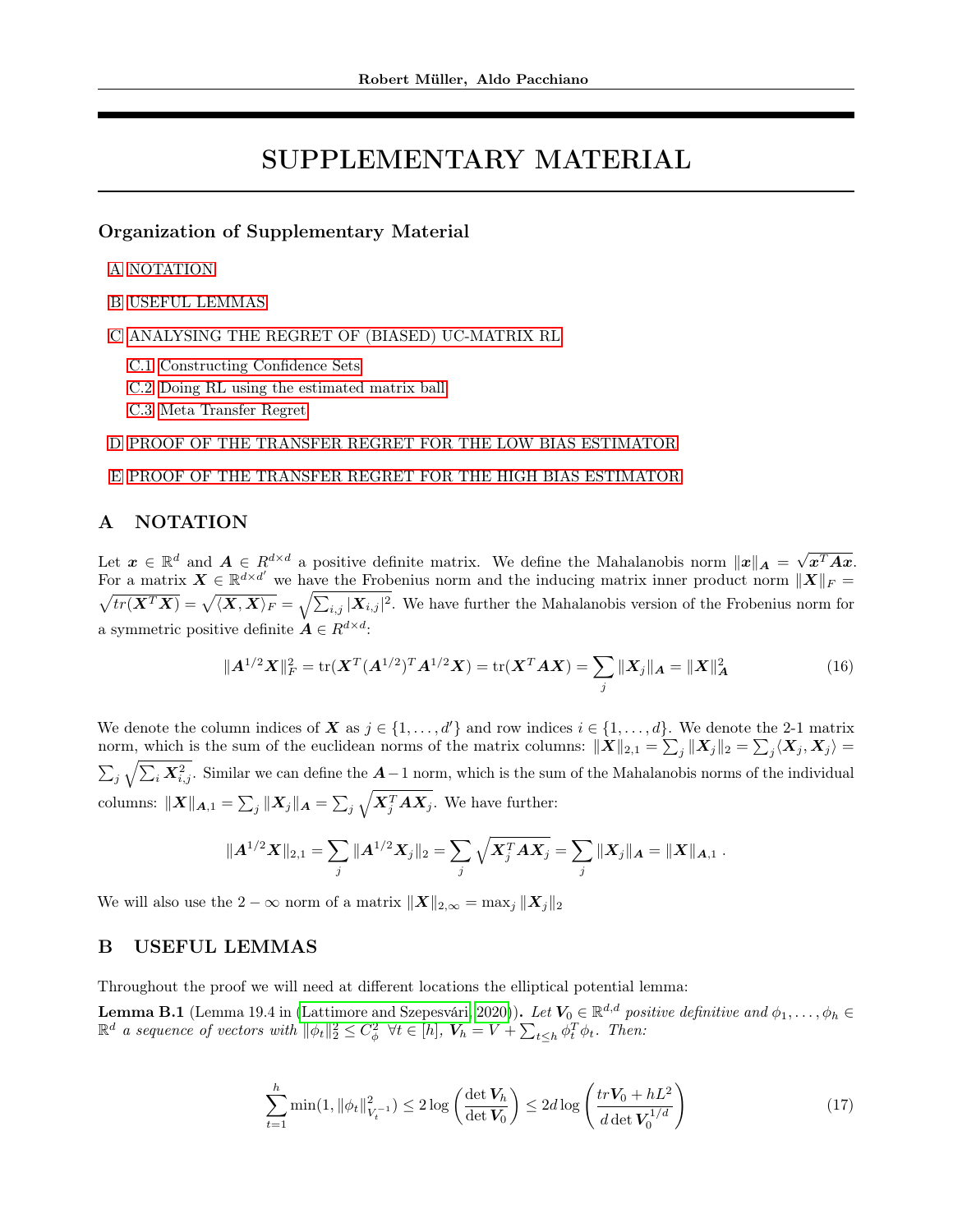Recalling our feature regularity assumption  $\|\phi(s, a)\|_2^2 \leq C_{\phi}$  we get:

$$
2\log\left(\frac{\det V_h}{\det V_0}\right) \le 2d\log\left(\frac{\lambda d + hC_\phi}{d\lambda}\right) = 2d\log\left(1 + \frac{HC_\phi}{\lambda d}\right) \,. \tag{18}
$$

Note that [\(Yang and Wang, 2019\)](#page-9-0)(lemma 10) would get here by virtue of choosing  $\|\phi(s, a)\|_2^2 \le dC_\phi$  and  $\lambda = 1$ :

$$
2\log\left(\frac{\det V_h}{\det V_0}\right) \le 2d\log\left(\frac{\lambda d + hdC_{\phi}}{d\lambda}\right) = 2d\log\left(1 + hC_{\phi}\right) \,. \tag{19}
$$

<span id="page-11-0"></span>**Lemma B.2.** If  $B \succeq C \succ 0$  be  $d \times d$  dimensional matrices then,

<span id="page-11-1"></span>
$$
\sup_{\mathbf{x}\neq 0} \frac{\mathbf{x}^\top \mathbf{B} \mathbf{x}}{\mathbf{x}^\top \mathbf{C} \mathbf{x}} \leq \frac{\det(\mathbf{B})}{\det(\mathbf{C})}.
$$

*Proof.* Given any  $y \in \mathbb{R}^d$  let  $\mathbf{x} = \mathbf{C}^{-1/2}y$ . Then

$$
\sup_{\mathbf{x}\neq 0}\frac{\mathbf{x}^\top\mathbf{B}\mathbf{x}}{\mathbf{x}^\top\mathbf{C}\mathbf{x}}=\sup_{\mathbf{y}\neq 0}\frac{\mathbf{y}^\top\mathbf{C}^{-1/2}\mathbf{B}\mathbf{C}^{-1/2}\mathbf{y}}{\|\mathbf{y}\|_2^2}=\left\|\mathbf{C}^{-1/2}\mathbf{B}\mathbf{C}^{-1/2}\right\|_{op}
$$

by the definition of the operator norm. Recall that by assumption  $B - C \succeq 0$  therefore  $C^{-1/2}BC^{-1/2} - I \succeq 0$ , and hence all the eigenvalues of  $\mathbf{C}^{-1/2}\mathbf{B}\mathbf{C}^{-1/2}$  are at least 1. Thus

$$
\sup_{\mathbf{x}\neq 0}\frac{\mathbf{x}^\top\mathbf{B}\mathbf{x}}{\mathbf{x}^\top\mathbf{C}\mathbf{x}} \leq \left\|\mathbf{C}^{-1/2}\mathbf{B}\mathbf{C}^{-1/2}\right\|_{op} \leq \det(\mathbf{C}^{-1/2}\mathbf{B}\mathbf{C}^{-1/2}) = \frac{\det(\mathbf{B})}{\det(\mathbf{C})},
$$

where the last equality follows since  $\frac{\det(B)}{\det(C)} = \det(C^{-1/2}) \det(B) \det(C^{-1/2}) = \det(C^{-1/2} BC^{-1/2})$ . This completes  $\Box$ the proof.

Recall that  $V_{n,h} = V_n + \sum_{h' < h} \phi_{n,h'} \phi_{n,h'}^\top$ . We are now ready to proof the doubling log-determinant lemma. Lemma 3.1 (Alternative Log Determinant Lemma). The following inequality holds,

$$
\sum_{n=1}^N \sum_{h=1}^H \|\phi_{n,h}\|_{V_n^{-1}} \leq \sum_{n=1}^N \sum_{h=1}^H 2\|\phi_{n,h}\|_{V_{n,h}^{-1}} + \frac{C_\phi}{\lambda} d\log(D).
$$

Proof of Lemma [3.1.](#page-3-4) Define  $e_{n,h} = \mathbf{1} \left( \|\phi_{n,h}\|_{(\mathbf{V}_{n,h}^{\lambda})^{-1}} \leq 2 \|\phi_{n,h}\|_{V^{\lambda})_{n}} \right)$ . We define  $e_{n,h}^{c} = 1 - e_{n,h}$ .

$$
\sum_{n=1}^N \sum_{h=1}^H \|\phi_{n,h}\|_{(\mathbf{V}_n^{\lambda})^{-1}} \leq \sum_{n=1}^N \sum_{h=1}^H 2\|\phi_{n,h}\|_{(\mathbf{V}_{n,h}^{\lambda})^{-1}} + \sum_{n=1}^N \sum_{h=1}^H e_{n,h}^c \frac{C_{\phi}}{\lambda}.
$$

If  $e_{n,h}^c = 1$  and as a consequence of Lemma [B.2,](#page-11-0)

$$
2\leq\frac{\|\phi_{n,h}\|_{(\boldsymbol{V}^{\lambda})_{n,h}^{-1}}}{\|\phi_{n,h}\|_{(\boldsymbol{V}^{\lambda})_{n}^{-1}}}\leq\frac{\operatorname{det}(\boldsymbol{V}_{n,h})}{\operatorname{det}(\boldsymbol{V}_{n})}.
$$

And therefore it must be that,

$$
2^{\sum_{n=1}^N\sum_{h=1}^He_{n,h}^c}\leq \frac{\det(\bm{V}_N)}{\det(\lambda \mathbf{I})}
$$

Furthermore, as a consequence of Lemma [B.1,](#page-10-2)

$$
\log\left(\frac{\det(\mathbf{V}_N)}{\det(\lambda\mathbf{I})}\right) \leq d\log\left(1+\frac{nHC_{\phi}^2}{\lambda d}\right).
$$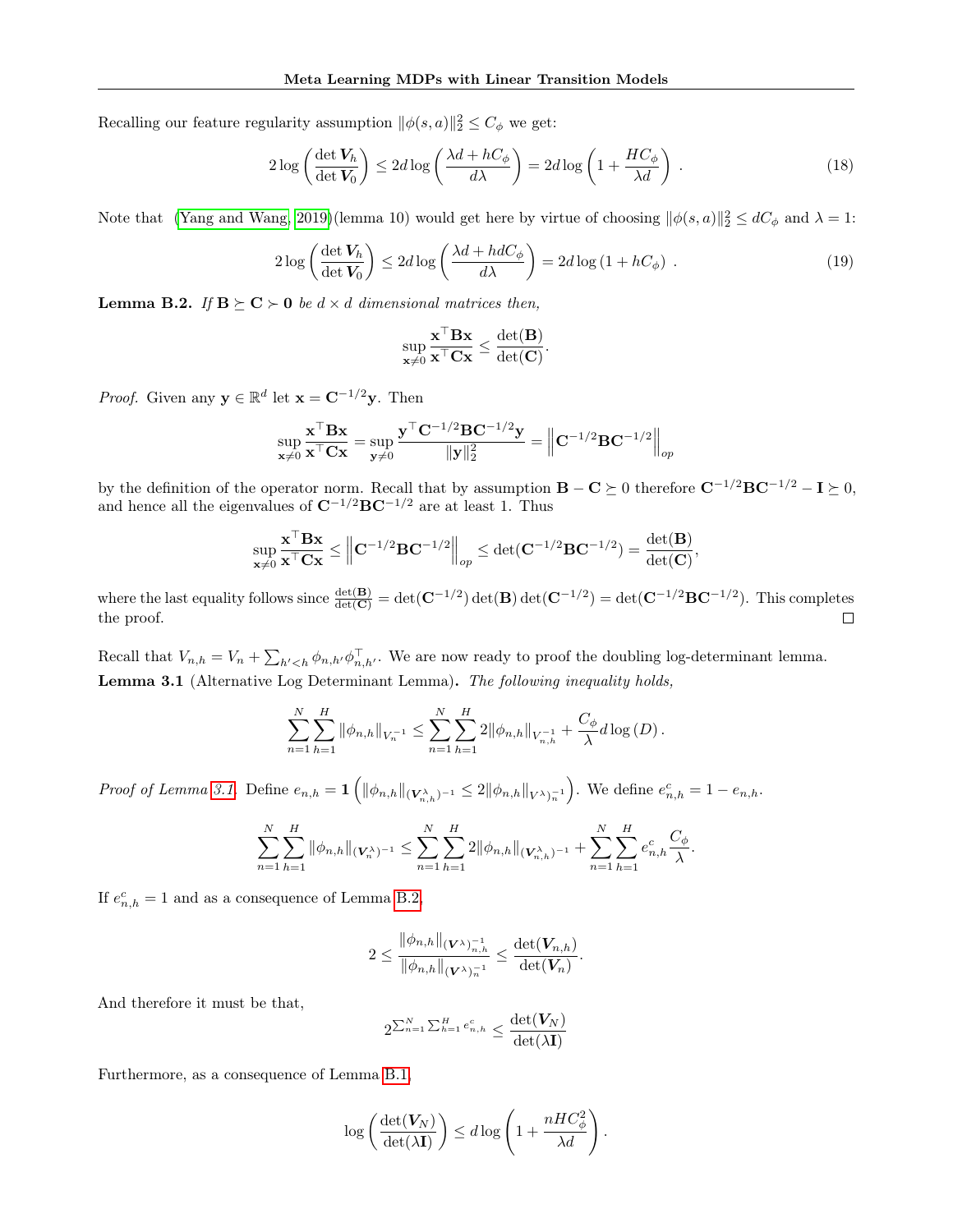We therefore conclude that,

$$
\sum_{n=1}^{N} \sum_{h=1}^{H} e_{n,h}^c \le d \log \left( 1 + \frac{HnC_{\phi}^2}{\lambda d} \right).
$$

The result follows.

Intuitively this means that the self normalised norm of the sum of feature matrices grows significantly slower than H. Despite using an inverse norm on the left hand side defined via the  $V_n$  matrices and lacking all the inter-episode outer products, we can show the sum of these inverse norms can be upper bounded by the a constant multiple of the sum of the inverse norms that defined by the inter-episode  $V_{n,h}$  matrices plus a term of the form  $O(d \log(n)).$ 

## <span id="page-12-1"></span>C ANALYSING THE REGRET OF (BIASED) UC-MATRIX RL

The analysis of UC-MatrixRL works in two steps. First we show that the optimal transition core  $M^*$  is with high probability contained in an ellipsoid around the current estimate  $M_n$ . Subsequently we proof the regret for the case that  $M^*$  is with high probability in the constructed confidence ellipsoid.

We give the proof for the general biased case. The unbiased case follows immediately by choosing the zero matrix as bias,  $W = 0$ .

#### <span id="page-12-0"></span>C.1 Constructing Confidence Sets

**Theorem 4.1** (Confidence Ellipsoid BUC-MatrixRL). Let  $\delta > 0$ . BUC-MatrixRL with bias matrix **W**, produces under the assumptions [3.1](#page-2-1) with probability at least  $1-\delta$  for all  $t>0$  estimates  $\hat{M}_n$ , of the core matrix, that satisfy:

$$
\|\hat{M}_n - \mathbf{M}^*\|_F \le C'_\psi \sqrt{2d' \log\left(\frac{1}{\delta}\right) + d'd \log\left(D\right)}
$$
  
+ $\sqrt{\lambda} \|\mathbf{W} - \mathbf{M}^*\|_F =: \beta_n^{\mathbf{W}}(\delta).$  (10)

Thus for all times  $t > 1$  and recalling the regularity of the feature map  $\phi$  we have with probability at least  $1-\delta$ , that the true transition core  $M^*$  is contained in the ellipsoid  $C_n(\delta) = C_{\beta_n^W(\delta)}^W(\hat{M}_n) = \{ M \in \mathbb{R}^{d \times d'} | \| \hat{M}_n - M \|_F \leq$  $\beta_n^{\mathbf{W}}(\delta)$  of radius  $\beta_n^{\mathbf{W}}(\delta)$  and centroid  $\hat{\mathbf{M}}_n$ . Clearly it holds  $\beta_n^{\mathbf{W}}(\delta) \leq \beta_n^{\mathbf{0}}(\delta)$ , which combined with item 4 of assumption [3.1](#page-2-1) yields the radius  $\beta_n^{\mathbf{0}}(\delta)$ :

$$
C'_{\psi} \sqrt{2d' \log\left(\frac{1}{\delta}\right) + d'd \log\left(D\right)} + \sqrt{\lambda} dC_m \tag{11}
$$

Proof. The proof leverages the confidence ellipsoid from theorem 2 in [\(Abbasi-Yadkori et al., 2011\)](#page-8-12).

We start with the solution of biased UC-Matrix RL and write out the regression target to illustrate the impact of the noise:

$$
\boldsymbol{M}_n = \left(\boldsymbol{V}_n^{\lambda}\right)^{-1} \left[\sum_{n' < n,h \le H} \phi_{n,h} \left(\psi_{n,h} \boldsymbol{K}_{\psi}^{-1} - \phi_{n,h}^T \boldsymbol{W}\right)\right] + \boldsymbol{W} \tag{20}
$$

$$
= \left(V_n^{\lambda}\right)^{-1} \left[\sum_{n' < n,h \leq H} \phi_{n,h} \left(\phi_{n,h} \mathbf{M}^* + \eta_{n,h} - \phi_{n,h}^T W\right)\right] + \mathbf{W} \,. \tag{21}
$$

We denote by  $\eta_{n,h} = K_{\psi}^{-1} \psi_{n,h} - (M^*)^T \phi_{n,h} \in R^{d'}$  the noise vector. Using assumption [3.1,](#page-2-1) 2., we have:

$$
\left\| (\boldsymbol{M}^*)^T \phi_{n,h} \right\|_2 = \left\| \mathbb{E} \left[ K_{\psi}^{-1} \psi_{n,h} | \mathcal{F}_{n,h} \right] \right\|_2 \leq \mathbb{E} \left[ \| K_{\psi}^{-1} \psi_{n,h} \|_2 | \mathcal{F}_{n,h} \right] \leq C_{\psi}' \,. \tag{22}
$$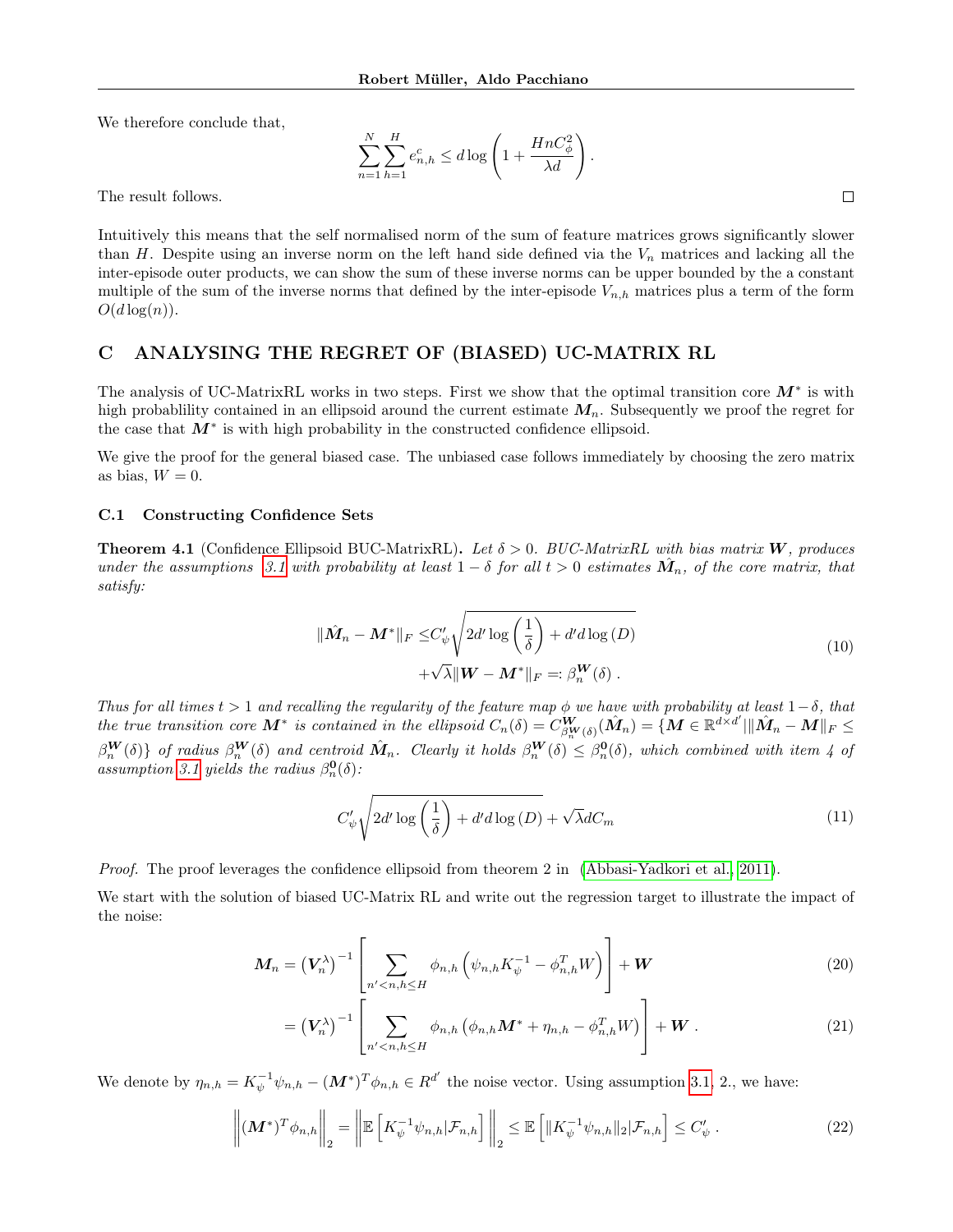As a result we have  $\mathbb{E}[\eta_{n,h}=0]$  and  $\|\eta_{n,h}\|_2^2 \leq 2C'_{\psi}$ , thus our noise is  $2C'_{\psi}$  subgaussian. Using the identity  $\sum_{n' < n,h \leq H} \phi_{n,h} \phi_{n,h}^T = (\mathbf{V}_n^{\lambda}) - \lambda \mathbf{I}$  on the terms involving  $\mathbf{M}^*$  and  $\mathbf{W}$  we can write:

$$
\boldsymbol{M}_n - \boldsymbol{M}^* = (\boldsymbol{V}_n^{\lambda})^{-1} \sum_{n' < n, h \le H} \phi_{n,h} \eta_{n,h} + \lambda (\boldsymbol{V}_n^{\lambda})^{-1} (\boldsymbol{W} - \boldsymbol{M}^*) \tag{23}
$$

Using Cauchy-Schwarz we have for any  $X \in R^{d,d'}$ :

$$
\langle X, \mathbf{M}_n - \mathbf{M}^* \rangle_F = \left\langle X, (\mathbf{V}_n^{\lambda})^{-1} \sum_{n' < n, h \le H} \phi_{n,h} \eta_{n,h} \rangle_F + \lambda \langle X, (\mathbf{V}_n^{\lambda})^{-1} (\mathbf{W} - \mathbf{M}^*) \right\rangle_F \tag{24}
$$

$$
= \left\langle (\boldsymbol{V}_n^{\lambda})^{-1/2} X, (\boldsymbol{V}_n^{\lambda})^{-1/2} \sum_{n' < n, h \le H} \phi_{n,h} \eta_{n,h} \rangle_F + \lambda \langle (\boldsymbol{V}_n^{\lambda})^{-1/2} X, (\boldsymbol{V}_n^{\lambda})^{-1/2} (\boldsymbol{W} - \boldsymbol{M}^*) \right\rangle_F \tag{25}
$$

$$
\leq \left\| (\boldsymbol{V}_n^{\lambda})^{-1/2} X \right\|_F \left( \left\| (\boldsymbol{V}_n^{\lambda})^{-1/2} \sum_{n' < n, h \leq H} \phi_{n,h} \eta_{n,h} \right\|_F + \lambda \| (\boldsymbol{V}_n^{\lambda})^{-1/2} (\boldsymbol{W} - \boldsymbol{M}^*) \|_F \right) \ . \tag{26}
$$

 $\text{Inserting the choice } X = (V_n^{\lambda})(M_n - M^*), \text{ using the symmetry of } (V_n^{\lambda}) \text{ to split it and observing } ||(V_n^{\lambda})^{-1/2}A||_F^2 \leq$  $1/\lambda_{min}(\boldsymbol{V}_n^{\lambda})||A||_F^2 \leq 1/\lambda ||A||_F^2$  yields:

$$
\|(\boldsymbol{V}_n^{\lambda})^{1/2}(\boldsymbol{M}_n - \boldsymbol{M}^*)\|_F^2 \leq \|(\boldsymbol{V}_n^{\lambda})^{1/2}(\boldsymbol{M}_n - \boldsymbol{M}^*)\|_F \left( \left\|(\boldsymbol{V}_n^{\lambda})^{-1/2} \sum_{n' < n,h \leq H} \phi_{n,h} \eta_{n,h} \right\|_F + \sqrt{\lambda} \|( \boldsymbol{W} - \boldsymbol{M}^*)\|_F \right). \tag{27}
$$

Division by  $\|(V_n^{\lambda})^{1/2}(M_n - M^*)\|_F$  yields:

$$
\|\boldsymbol{M}_n - \boldsymbol{M}^*\|_F \le \left( \left\| (\boldsymbol{V}_n^{\lambda})^{-1/2} \sum_{n' < n, h \le H} \phi_{n,h} \eta_{n,h} \right\|_F + \sqrt{\lambda} \| (\boldsymbol{W} - \boldsymbol{M}^*) \|_F \right) \,. \tag{28}
$$

We can write the Frobenius norm of a matrix as the root of the squared two norms of the columns of the matrix, thus  $||A||_F = \sqrt{\sum_j} ||(A)_j||_2^2$ . Note that each  $\phi_{n,h}(\eta_{n,h})_j$  term is a vector.

$$
||M_n - M^*||_F \le \left( \sqrt{\sum_{j=1}^{d'} || \sum_{n' < n, h \le H} \phi_{n,h}(\eta_{n,h})_j ||_{(V_n^{\lambda})^{-1}}^2} + \sqrt{\lambda} ||(W - M^*)||_F \right) . \tag{29}
$$

We apply the self-normalising bound for vector-values martingales from theorem 1 in [\(Abbasi-Yadkori et al.,](#page-8-12)  $2011$ / theorem 20.4 [\(Lattimore and Szepesvári, 2020\)](#page-9-17) to the noise term and obtain:

$$
\|\boldsymbol{M}_n - \boldsymbol{M}^*\|_F \le \left(\sqrt{d'^2(C'_\psi)^2 \log \frac{\det((\boldsymbol{V}_n^\lambda))^{1/2}}{\delta \det(\boldsymbol{V}_0)^{1/2}}} + \sqrt{\lambda} \|(\boldsymbol{W} - \boldsymbol{M}^*)\|_F\right) . \tag{30}
$$

Invoking the elliptical potential (lemma [B.1,](#page-10-2) equation [18\)](#page-11-1) on this yields:

$$
\|M_n - \mathbf{M}^*\|_F \le C'_\psi \sqrt{2d' \log\left(\frac{1}{\delta}\right) + d'd \log\left(1 + \frac{nHC_\phi}{d\lambda}\right)} + \sqrt{\lambda} \|W - \mathbf{M}^*)\|_F. \tag{31}
$$

Here we used the assumption  $\|\Phi(s,a)\|_2^2 \leq C_{\phi}$ . Using the  $dC_{\phi}$  constraint from [Yang and Wang](#page-9-0) [\(2019\)](#page-9-0) would have given an extra in the nominator which would have cancelled with the denominator.

 $\Box$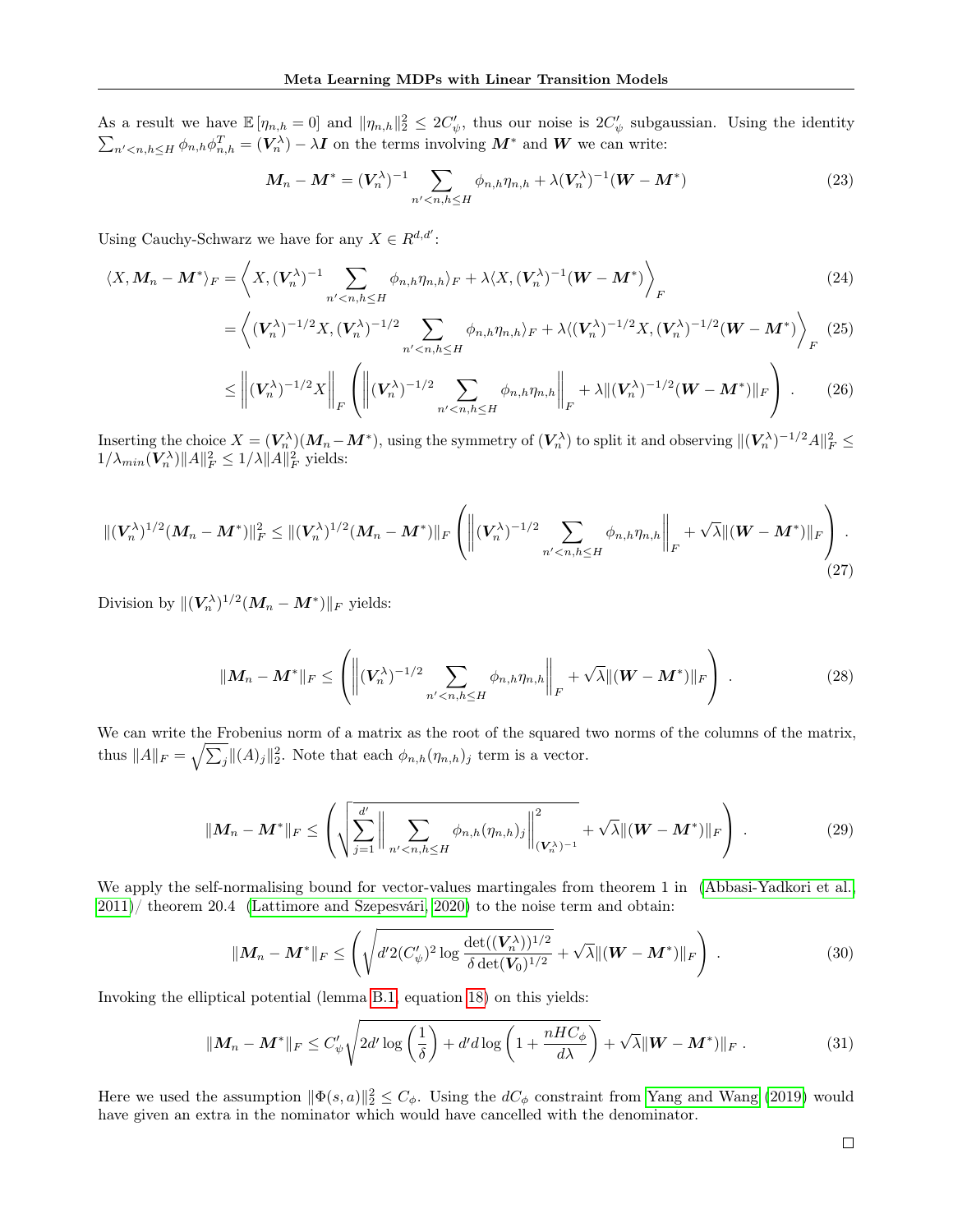#### <span id="page-14-0"></span>C.2 Doing RL using the estimated matrix ball

We start by showing that the estimation error is along the directions of the exploration. **Lemma C.1** (similar to lemma 5 in [Yang and Wang](#page-9-0) [\(2019\)](#page-9-0)). For any  $M \in B_n$  we have

$$
\|\phi(s,a)^T(M - M_n)\|_1 \leq \beta_n \sqrt{\phi(s,a)^T((V_n^{\lambda}))^{-1}\phi(s,a)}
$$
\n(32)

Proof.

$$
\|\phi(s,a)^{T}(M-M_{n})\|_{1} = \|\phi(s,a)^{T}(V_{n}^{\lambda})^{-1/2}(V_{n}^{\lambda})^{1/2}(M-M_{n})\|_{1}
$$
\n(33)

$$
\leq \|\phi(s,a)^T (\mathbf{V}_n^{\lambda})^{-1/2} \|_2 \|(\mathbf{V}_n^{\lambda})^{1/2} (M - M_n) \|_{2,1}
$$
\n(34)

$$
= \|\phi(s,a)^T (\mathbf{V}_n^{\lambda})^{-1/2} \|_2 \| (M - \mathbf{M}_n) \|_{(\mathbf{V}_n^{\lambda}),1}
$$
\n(35)

$$
\leq \beta_n \|\phi(s, a)^T (\mathbf{V}_n^{\lambda})^{-1/2}\|_2 \tag{36}
$$

<span id="page-14-1"></span> $\Box$ 

<span id="page-14-3"></span><span id="page-14-2"></span> $\Box$ 

While [Abbasi-Yadkori et al.](#page-8-12) [\(2011\)](#page-8-12) directly decompose the regret, in case of MDPs with linear transition modules we show first that the value iteration error per step is not too large which allows us to subsequently bound the regret. For notational purposes it wil be convinient to define:

$$
w_{n,h} = \sqrt{\phi(s_{n,h}, a_{n,h})^T ((\mathbf{V}_n^{\lambda}))^{-1} \phi(s_{n,h}, a_{n,h})} = \sqrt{\phi_{n,h}^T ((\mathbf{V}_n^{\lambda}))^{-1} \phi_{n,h}}.
$$
\n(37)

Lemma C.2 (Like Lemma 6 in [Yang and Wang](#page-9-0) [\(2019\)](#page-9-0)).

$$
Q_{n,h}(s_{n,h}, a_{n,h}) - [r(s_{n,h}, a_{n,h}) + P(\cdot|s_{n,h}, a_{n,h})V_{n,h+1}] \le 2C_{\psi}H\beta_n w_{n,h}
$$
\n(38)

Proof. Similar to [Yang and Wang](#page-9-0) [\(2019\)](#page-9-0) and using the updated bound in lemma [C.1](#page-14-1)

Using this we refine lemma 7 of [Yang and Wang](#page-9-0) [\(2019\)](#page-9-0) as follows:

**Lemma C.3** (lemma 7 in [Yang and Wang](#page-9-0) [\(2019\)](#page-9-0)). Assumptions hold,  $1 \leq \beta_1 \leq \cdots \leq \beta_N$ , then we can bound the regret at terminal time  $T = NH$ :

$$
Regret(T) \leq 2C_{\psi}H\beta_n \mathbb{E}\left[\sum_{n=1}^{N} \sum_{h=1}^{H} \sqrt{\min(1, w_{n,h}^2)}\right] + \sum_{n=1}^{N} H\mathbb{P}\left[E_n = 0\right]
$$
\n(39)

The only term that remains to be bounded is:

$$
\sum_{n=1}^{N} \sum_{h=1}^{H} \sqrt{\min(1, w_{n,h}^2)} \le \sqrt{H N \sum_{n=1}^{N} \sum_{h=1}^{H} \min(1, w_{n,h}^2)}
$$
(40)

Looking at the structure of  $\sum_{n=1}^{N} \sum_{h=1}^{H} \min(1, w_{n,h}^2)$  it is tempting to reapply the classic elliptical potential lemma [41.](#page-14-2) However, this uses at step  $n, h$  the  $V_{n,h}$  induced Malahonobis norm. We shall however have a fixed Malahonobis norm  $\|.\|_{V_n}$  throughout episode n. We derive a related log determinant lemma, which is quite similar to lemma [B.1,](#page-10-2) however we need to pay a factor  $H$ .

Lemma C.4 (Analogous to lemma 8 in [\(Yang and Wang, 2019\)](#page-9-0)).

$$
\sum_{n=1}^{N} \sum_{h=1}^{H} \min(1, w_{n,h}^2) \le 2H \ln \frac{\det(V_{N+1})}{\det(V_0)} \le 2H d \ln \frac{NHC_{\phi} + \lambda}{\lambda}
$$
(41)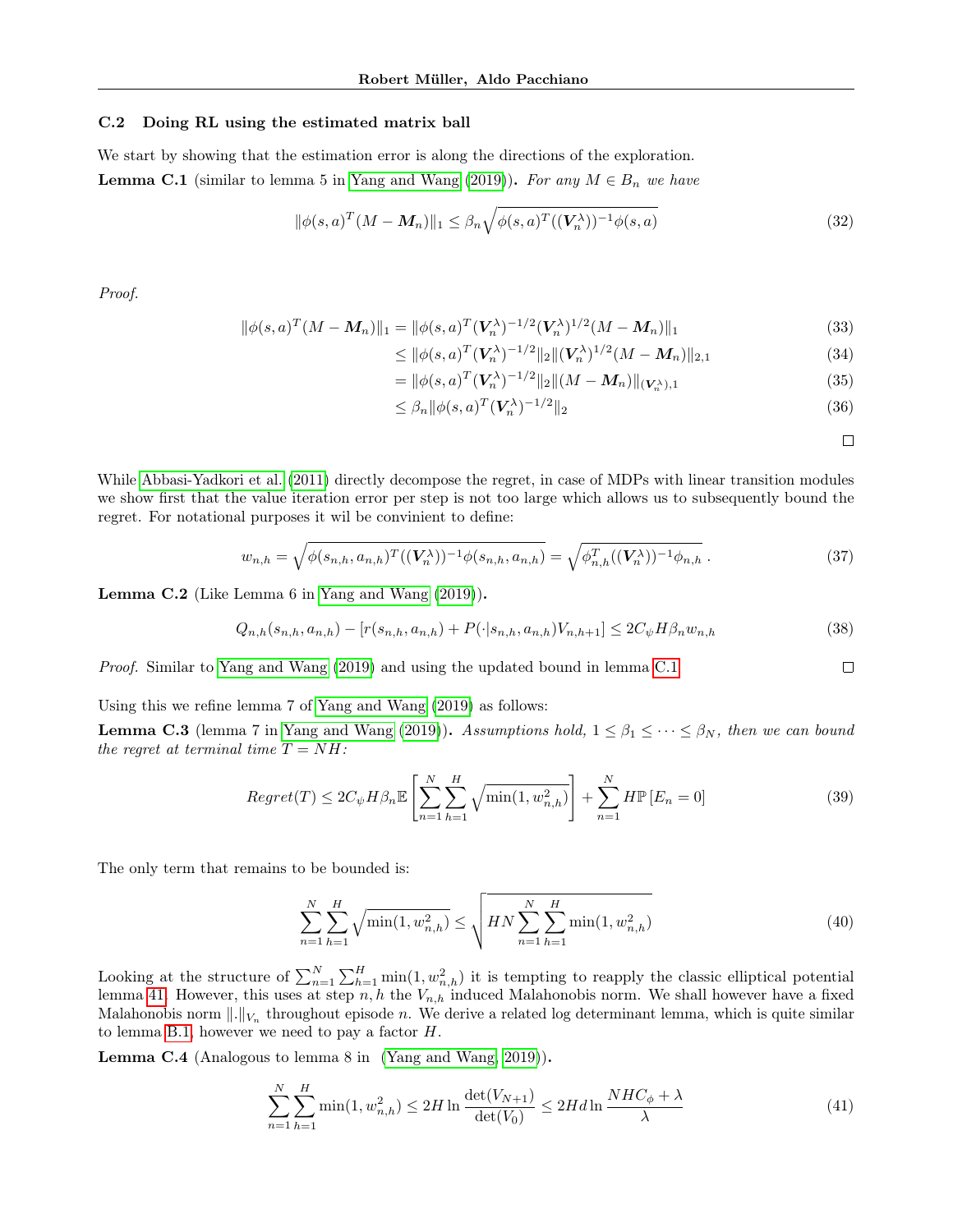*Proof.* Note that for any  $u \ge 0$  it holds  $\min(1, u) \le 2\ln(1 + u)$ . Thus we get for the l.h.s. of [41:](#page-14-2)

$$
\sum_{n=1}^{N} \sum_{h=1}^{H} \min(1, w_{n,h}^2) \le 2 \sum_{n=1}^{N} \sum_{h=1}^{H} \ln(1 + w_{n,h}^2).
$$
 (42)

We are now going to bound the r.h.s. by a log determinant ratio. Recalling the structure of  $(V_n^{\lambda})$  we have:

$$
V_{n+1} = (V_n^{\lambda}) + \sum_{h=1}^{H} \phi_{n,h} \phi_{n,h}^T.
$$
 (43)

The determinant is a multiplicative map, thus we can decompose  $\det(V_{n+1})$  as:

$$
\det(V_{n+1}) = \det(V_n) \times \det(I + (V_n^{\lambda})^{-1/2} \sum_{h=1}^{H} \phi_{n,h} \phi_{n,h}^T (V_n^{\lambda})^{-1/2}). \tag{44}
$$

Thus we get:

$$
\det(V_{n+1}) \ge \det((V_n^{\lambda})) \prod_{h=1}^H (1 + w_{n,h}^2)^{1/H} \ge \det(V_{n-1}) \dots \tag{45}
$$

$$
\geq \det(V_0) \prod_{n=1}^{N} \prod_{h=1}^{H} (1 + w_{n,h}^2)^{1/H} . \tag{46}
$$

Putting things together and recalling eq. [18](#page-11-1) we get:

$$
\sum_{n=1}^{N} \sum_{h=1}^{H} \ln(1 + w_{n,h}^2) \le 2H \ln \frac{\det(V_{N+1})}{\det(V_0)} \le 2H d \ln \left(1 + \frac{NHC_{\phi}}{\lambda d}\right) \,. \tag{47}
$$

It remains to combine this with the confidence ellipsoid we constructed in theorem [4.1.](#page-4-1) We begin by restating the regret bound.

**Theorem 4.2** (Regret BUC-Matrix RL). Under the assumptions of theorem [4.1](#page-4-1) after  $T = NH$  steps, choosing the ellipsoid radius  $\beta_n^{\mathbf{W}}(\delta)$  as in [4.1](#page-4-1) BUC-MatrixRL abides with probability at least  $1-1/(NH)$  the following bound on the regret:

$$
R_T(\mathbf{M}^*) \leq \left(C'_{\psi} \sqrt{d' d \log(TD)} + \sqrt{\lambda} ||\mathbf{W} - \mathbf{M}^*||_F\right)
$$
  

$$
2C_{\psi} H \sqrt{C_{\phi,\lambda} T d \ln(D)}
$$

Proof. By theorem [4.1](#page-4-1) we choose:

$$
\beta_n = C'_{\psi} \sqrt{2d' \log \left(\frac{1}{\delta}\right) + d'd \log \left(D\right)} + \sqrt{\lambda} \|W - \mathbf{M}^*\|_F. \tag{48}
$$

Then the bad event, thus the optimal laying being outside the confidence ellipsoid, occurs only with small probability:

$$
\mathbb{P}\left[\forall n \le N | E_n = 1\right] \ge 1 - \delta \tag{49}
$$

Thus we get by lemma [C.3](#page-14-3) when using lemma [C.4](#page-14-2) :

$$
Regret(T, \mathcal{M}) \le 2C_{\psi}H\beta_N\sqrt{2THd\ln\left(1 + \frac{NHC_{\phi}}{\lambda d}\right)}
$$
(50)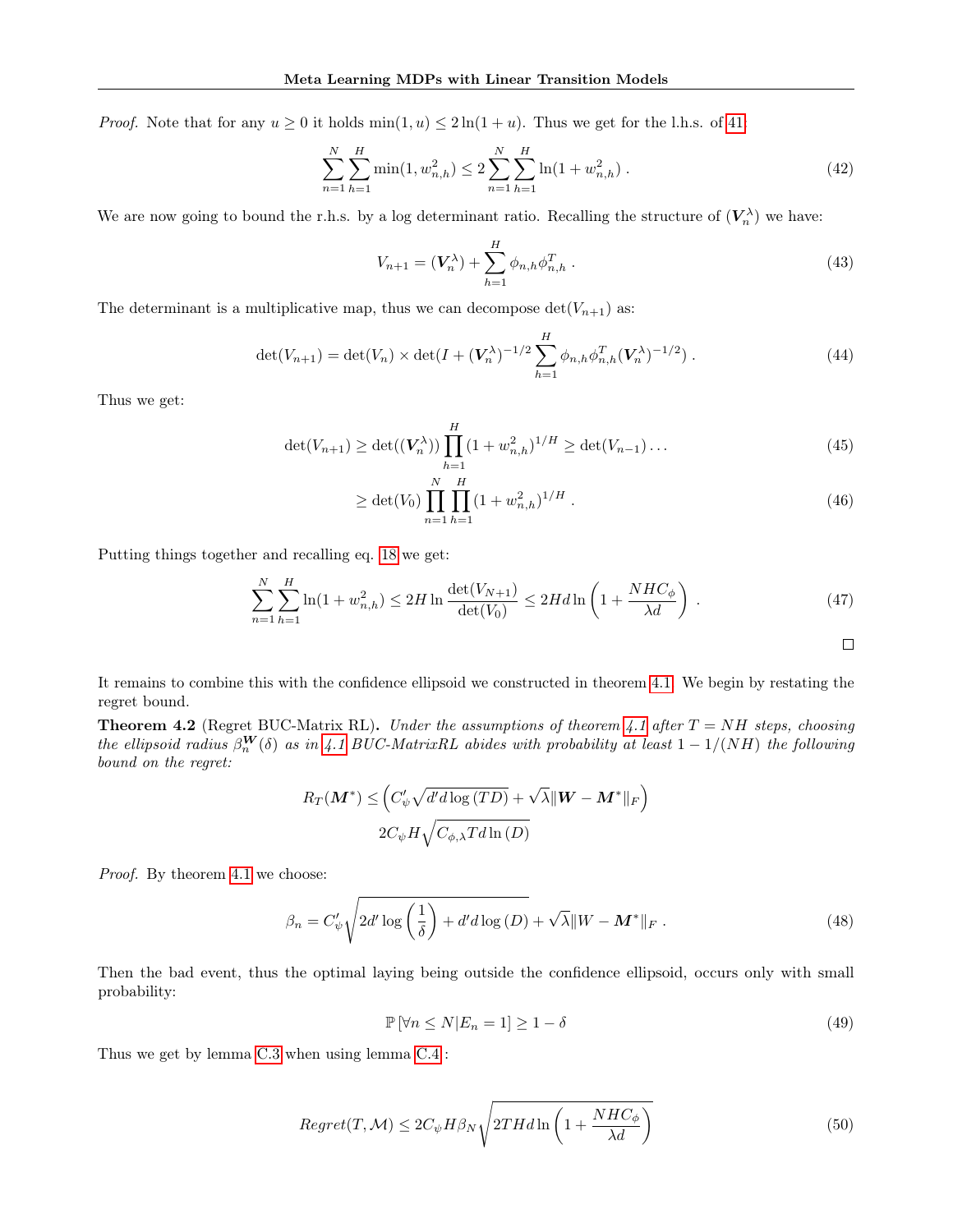Using lemma [3.1](#page-3-4) instead of lemma [C.4](#page-14-2) yields:

$$
Regret(T, \mathcal{M}) \le 2C_{\psi} H \beta_N \sqrt{C_{\phi, \lambda} T d \ln \left(1 + \frac{NHC_{\phi}}{\lambda d}\right)}
$$
(51)

 $\Box$ 

In the remainder of the paper we use the regret bound obtained by using lemma [3.1.](#page-3-4)

#### <span id="page-16-1"></span>C.3 Meta Transfer Regret

**Theorem 4.3** (Meta Transfer Regret BUC-MatrixRL). Under the assumptions of theorem [4.2](#page-4-0) we have with probability at least  $1 - 1/(NH)$  for a task distribution T the following Mtr after T steps per task (where we absorb constant factors into  $C$ ):

$$
\begin{aligned} \mathrm{Mtr}_T(\mathcal{T}) \leq & CC_{\psi}HC'_{\psi}d\sqrt{d'TC_{\phi,\lambda}\log\left(TD\right)\ln\left(D\right)}\\ & + CC_{\psi}H\mathrm{Mad}_{\mathbf{W}}\sqrt{\lambda TC_{\phi,\lambda}d\ln\left(D\right)}\\ \leq & CC_{\psi}HC'_{\psi}d\sqrt{d'TC_{\phi,\lambda}\log\left(TD\right)\ln\left(D\right)}\\ & + CC_{\psi}H\sqrt{\mathrm{Var}_{\mathbf{W}}\lambda TC_{\phi,\lambda}d\ln\left(D\right)} \end{aligned}
$$

*Proof.* The first inequality is a result of applying theorem [4.2](#page-4-0) with task distribution  $\mathcal T$  and recalling the definition of transfer regret in equation [3.](#page-2-2) Jensen's inequality yields the second inequality.  $\Box$ 

## <span id="page-16-0"></span>D PROOF OF THE TRANSFER REGRET FOR THE LOW BIAS ESTIMATOR

This analysis is inspired form the analysis of the low bias case in [\(Cella et al., 2020\)](#page-8-7). We start by stating the following vectorial version of Bennett's inequality which we shall need to bound the estimation error.

Lemma D.1 (Vectorial Version of Bennett's inequality; lemma 2 [\(Smale and Zhou, 2007\)](#page-9-18)/lemma 3 [\(Cella et al.,](#page-8-7) [2020\)](#page-8-7)). Let  $m_1, \ldots, m_G$  be G independent random vectors in  $\mathbb{R}^d$  drawn from a joint distribution  $\mathcal T$  with mean  $\bar n$ and variance  $\sigma_m$ . Assume a bounded 2-norm at all stages:  $\|\mathbf{m}_q\|_2 \leq C_M \ \forall g \in [G]$ . For any  $\delta \in (0,1)$  it holds with confidence  $1 - \delta$ :

$$
\frac{1}{G}\sum_{g=1}^{G} \|\mathbf{m}_g - \bar{\mathbf{m}}\|_2 \le \frac{2\log(2/\delta)C_M}{G} + \sqrt{\frac{2\log(2/\delta)\sigma_M}{G}}\tag{52}
$$

Using the interpretation of the Frobenius norm of a matrix as the 2-norm of a flattened version of the matrix we obtain the following corollary:

**Corollary D.1.1** (Frobenius Version of Bennett's inequality). Let  $M_1, \ldots, M_G$  be G independent random matrices in  $\mathbb{R}^{d \times d'}$  sampling from a joint distribution  $\mathcal T$  with mean  $\bar M$  and variance  $\sigma_M$ . Assume a bounded Frobenius norm at all stages:  $||M_q||_F \leq C_M \forall g \in [G]$ . For any  $\delta \in (0,1)$  it holds with confidence  $1-\delta$ :

$$
\frac{1}{G} \sum_{g=1}^{G} |\mathbf{M}_g - \bar{\mathbf{M}}|_F \le \frac{2 \log(2/\delta) C_M}{G} + \sqrt{\frac{2 \log(2/\delta) \sigma_M}{G}} \tag{53}
$$

Recalling the definition of the empirical mean task  $\bar{W}_{G,t} = \frac{1}{NT+t} \left( \sum_{g=1}^{G} TM_g + tM_{G+1} \right)$  and the estimation error relative to the true mean transition core  $\bar{M}$  as  $H_M(G+1,\bar{M}) = ||\bar{M} - \bar{W}_{G,t}||_F$  we get from corollary [D.1.1](#page-16-2)

<span id="page-16-2"></span>
$$
\lim_{G \to \infty} H_{\mathcal{M}}(G+1, \bar{M}) = 0.
$$
\n(54)

We deduce that the observation error is dominated by the variance term  $\max_{g \in [G]} \frac{\beta_{g,T}(1/NH)}{\lambda^{1/2} (N\lambda)}$  $\lambda_{\min}^{(1)}(V_{g,T}^{\lambda})$ . From standard linear regression results [Lai et al.](#page-9-19) [\(1982\)](#page-9-19) we know that  $\lambda_{min}(V_{g,T}) \ge \log T$ . By construction of the  $V_j^{\lambda}$  we have as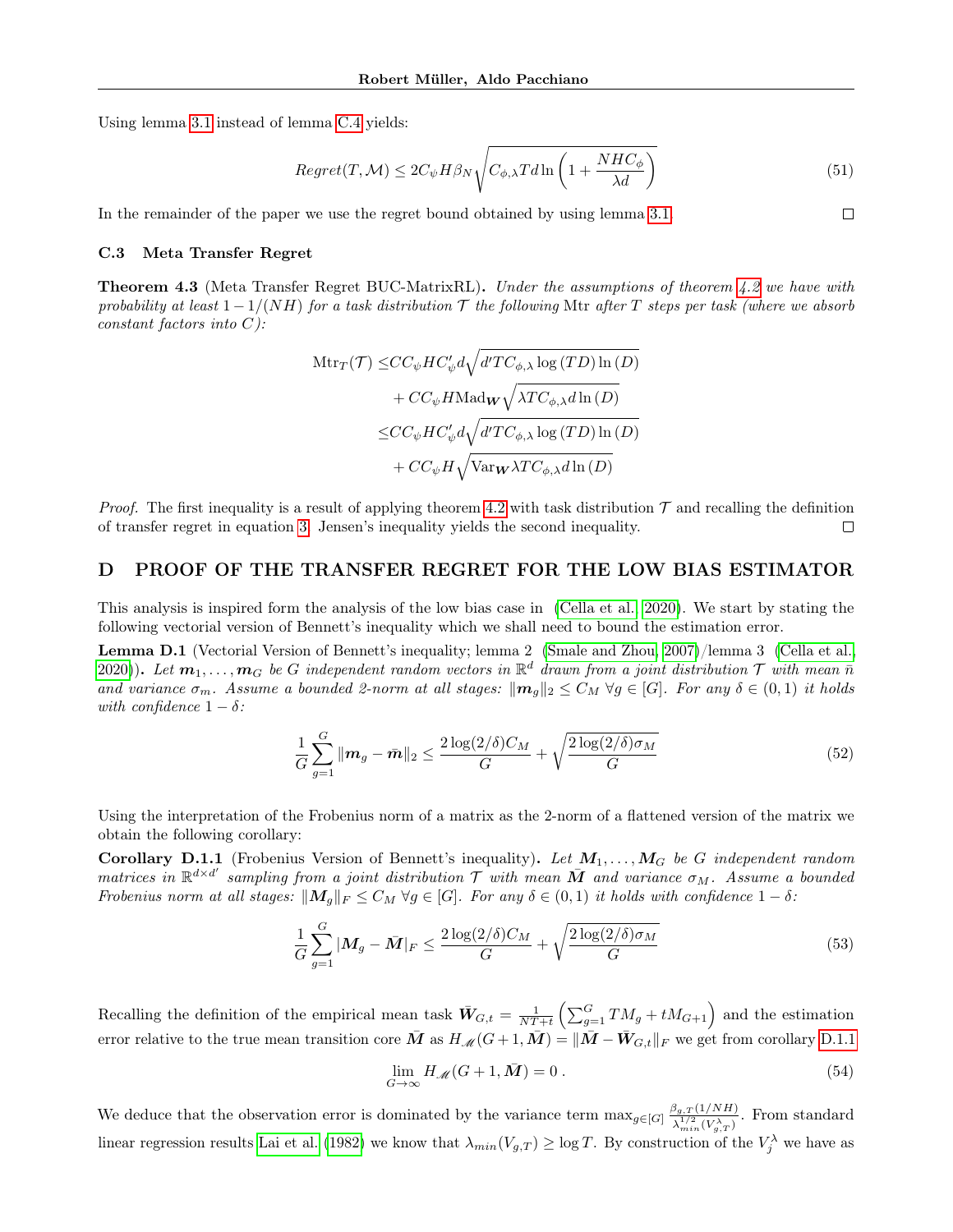such  $\lambda_{min}(V_{g,T}) \geq \lambda + \lambda_{min}(V_{g,T}) \geq \lambda + \log T$ . We see that the smaller T the larger the impact of the size of  $\lambda$ . Recall further our regularisation strength schedule:  $\lambda = \frac{1}{TVar_{\hat{W}}}$ . We see that if the variance of our estimator is large, the resulting  $\lambda$  is small. This leads to smaller  $\lambda_{min}(V_{g,T})$ , which yields to a higher variance, thus we are left with a circle of potentially self reinforcing variance. This is particularly problematic for task distributions  $\mathcal M$ of high variance.

**Theorem 5.1.** BUC-MatrixRL incurs after T interactions in G previous tasks, using the bias estimator  $\hat{W}_{G,n,h}$ as in equation [13,](#page-6-0)  $\lambda = \frac{1}{TVar_{W_{G,n,h}}}$  and under assumptions [3.1,](#page-2-1) with probability at least  $1-1/(NH)$  at most the following meta transfer regret:

$$
\begin{aligned} &\text{Mtr}_{T}(\mathcal{M}_{G+1}) \leq CC_{\psi}HdC_{\psi}'\\ &\sqrt{C_{\phi,\lambda}d'T\log\left(T + \frac{T^{3}C_{\phi}\left(Var_{\bar{M}} + \epsilon_{G,T}(\mathcal{M})\right)}{d}\right)}\end{aligned}
$$

The mean estimation error can be upper bounded as:

$$
\sqrt{\epsilon_{G,T}(\mathcal{M})} \leq H_{\mathcal{M}}(G+1,\bar{M}) + \max_{g \in [G]} \frac{\beta_{g,T}^{\mathbf{0}}(1/NH)}{\lambda_{min}^{1/2}(V_{g,T}^{\lambda})}
$$

Proof. Recall the upper bound on the meta transfer regret from theorem: [4.3:](#page-4-2)

$$
MTR_T(\mathcal{T}) \le CC_\psi HC'_\psi d\sqrt{d'TC_{\phi,\lambda} \log(TD)\ln(D)} + CC_\psi H \sqrt{\text{Var}_W \lambda TC_{\phi,\lambda} d\ln(D)}.
$$
 (55)

Inserting  $\lambda = \frac{1}{TVar_{\mathbf{W}}}$  and focussing for the ease of presentation on the dominant term we get:

$$
MTR_T(\mathcal{T}) \le CC_\psi H dC'_\psi \sqrt{C_{\phi,\lambda} d'T \log \left(T + \frac{T^3 C_\phi Var_W}{d}\right)}
$$
(56)

Recall the choice of bias matrix estimator from equation [13](#page-6-0)

<span id="page-17-0"></span>
$$
\hat{W}_{G,n,h} = \sum_{g=1}^{G-1} \frac{T}{Z} \hat{M}_{g,T} + \frac{nH + h}{Z} \hat{M}_{G,n,h}.
$$

The regret upper bound for this choice of bias matrix amounts to:

$$
MTR_T(\mathcal{T}) \le CC_\psi H dC'_\psi \sqrt{C_{\phi,\lambda} d'T \log \left(T + \frac{T^3 C_\phi Var_{\hat{\mathbf{W}}_{G,n,h}}}{d}\right)}
$$
(57)

By the triangle inequality we have:

$$
\sqrt{Var_{\hat{\mathbf{W}}_{G,n,h}}} = \sqrt{\mathbb{E}_{\mathbf{M}\sim\mathcal{T}}\Bigg[\|\mathbf{M}-\hat{\mathbf{W}}_{G,n,h}\|_{F}\Bigg]} \leq \sqrt{Var_{\bar{\mathbf{M}}}} + \sqrt{\epsilon_{G,n,h}(\mathcal{T})}.
$$

Plugging this into equation [57](#page-17-0) yields the desired meta transfer regret bound. It remains to analyse the estimation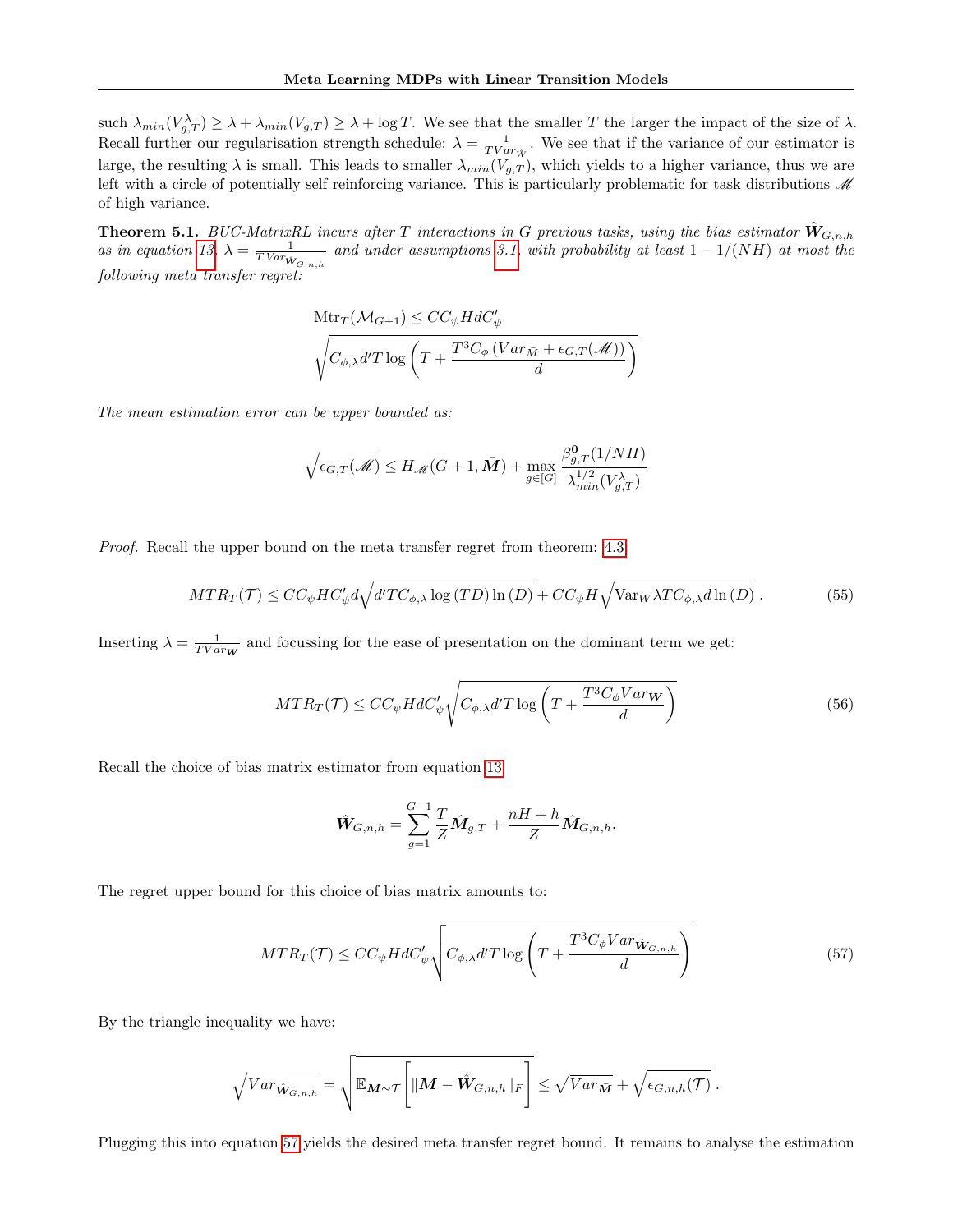error  $\epsilon_{G,T}(\mathcal{M})$ :

$$
\sqrt{\epsilon_{G,T}(\mathcal{M})} = \|\bar{M} - \hat{W}_{G,T_F}^{\lambda}\|
$$
\n
$$
\leq \|\bar{M} - \bar{W}_{G,T}\|_F + \|\bar{W}_{N,T} - \hat{W}_{G,T}^{\lambda}\|_F
$$
\n
$$
= H_{\mathcal{M}}(G+1, \bar{M}) + \|\bar{W}_{N,T} - \hat{W}_{G,T}^{\lambda}\|_F
$$
\n
$$
\leq H_{\mathcal{M}}(G+1, \bar{M}) + \max_{g \in [G]} \|M_g - \hat{M}_{g,T}\|_F
$$
\n
$$
\leq H_{\mathcal{M}}(G+1, \bar{M}) + \max_{g \in [G]} \frac{\|\left(M_g - \hat{M}_{g,T}\right) (V_{g,T}^{\lambda})^{1/2}\|_F}{\lambda_{\min}^{1/2} (\mathbf{V}_{g,T}^{\lambda})}
$$
\n
$$
\leq H_{\mathcal{M}}(G+1, \bar{M}) + \max_{g \in [G]} \frac{\beta_j^{\lambda}(1/T)}{\lambda_{\min}^{1/2} (\mathbf{V}_{g,T}^{\lambda})}.
$$

 $\Box$ 

 $\Box$ 

# <span id="page-18-0"></span>E PROOF OF THE TRANSFER REGRET FOR THE HIGH BIAS ESTIMATOR

The estimator as well as the way to prove its properties is adapted from section 5 in [\(Cella et al., 2020\)](#page-8-7) to the matrix case. To this end we introduce firstly an additional variable:

$$
\bar{\bm{W}}'_{G,t+1} = \left(\tilde{\bm{V}}_{G,t}\right)^{-1} \left(\sum_{g=1}^G \bm{V}_{g,T} \bm{M}_g + \bm{V}_{N+1,t} \bm{M}_{G+1}\right).
$$

Using the triangle inequality we can now separate error causes. We get the *estimation error*  $\hat{W}_{G,t+1}^{\lambda} - \bar{W}_{G,t+1}^{\prime}$  which we handle in [E.1](#page-18-1) and the *estimation bias*  $\bar{W}_{G,t+1}^{\prime} - \bar{W}_{G,t+1}$  which we cover in

<span id="page-18-1"></span>Lemma E.1 (Estimation error of global ridge regression). The following rewriting holds:

$$
\hat{\mathbf{W}}_{G,t+1}^{\lambda} - \bar{\mathbf{W}}_{G,t+1}^{\prime} = \left(\tilde{\mathbf{V}}_{G,t}^{\lambda}\right)^{-1} \left(\sum_{g=1}^{G} \sum_{s=1}^{T} \phi_{g,s} \eta_{g,s} + \sum_{s=1}^{t} \phi_{G+1,s} \eta_{G+1,s}\right) - \lambda \left(\tilde{\mathbf{V}}_{G,t}^{\lambda}\right)^{-1} \bar{\mathbf{W}}_{G,t+1}^{\prime}
$$

Proof. Follows immediately from [\(Cella et al., 2020\)](#page-8-7).

<span id="page-18-2"></span>**Lemma E.2** (Estimation bias of global ridge regression). From Section [D,](#page-16-0) we use:

$$
\bar{W}_{G,t+1} = \frac{1}{GT+t} \left( \sum_{g=1}^{G} TM_g + tM_{G+1} \right).
$$

Differently from  $\bar{W}_{G,t}'$  this definition is a weighted average of the transition cores of the G previously encountered tasks. Thus, we have:

$$
\begin{aligned} \|\bar{M} - \bar{W}'_{G,t}\|_F &\leq \frac{1}{NT+t} \sum_{g=1}^G \left[ \|\bar{M} - \bar{W}_{G,t}\|_F + (GT+t) \|\bar{W}_{G,t} - \bar{W}'_{G,t}\|_F \right] \\ &= H_{\mathcal{T}}(G+1, \bar{M}) + \|\bar{W}_{G,t} - \bar{W}'_{G,t}\|_F \end{aligned}
$$

where we have denoted with  $H_T(G+1, M)$  according to what we have done in subsection [5.1.](#page-6-3) We can now focus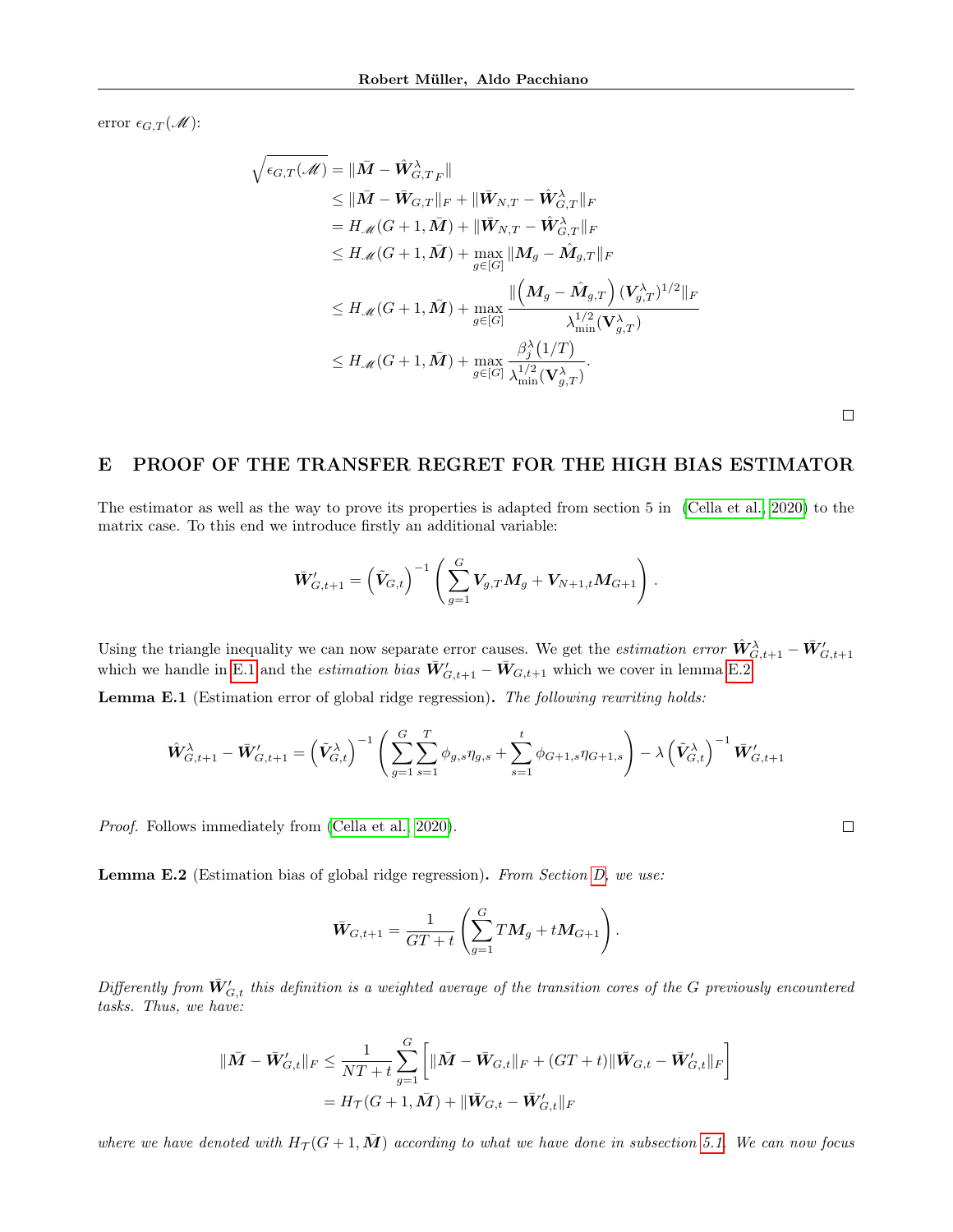on the term  $\|\bar{W}_{G,t}^{\prime} - \bar{W}_{G,t}\|_{F}$  which can be equivalently rewritten as:

$$
\begin{split}\n\|\bar{\mathbf{W}}'_{G,t+1} - \bar{\mathbf{W}}_{G,t+1}\|_{F} &= \left\| \left( \tilde{\mathbf{V}}_{G,t} \right)^{-1} \sum_{g=1}^{G} \left( \mathbf{V}_{g,T} \mathbf{M}_{g} + \mathbf{V}_{G+1,t} \mathbf{M}_{G+1} \right) - \bar{\mathbf{W}}_{G,t} \right\|_{F} \\
&\leq \sum_{g=1}^{G} \left| \tilde{\mathbf{V}}_{G,t}^{-1} \mathbf{V}_{g,T} \right| \| \mathbf{M}_{g} - \bar{\mathbf{W}}_{G,t} \|_{F} + \left| \tilde{\mathbf{V}}_{G,t}^{-1} \mathbf{V}_{G+1,t} \right| \| \mathbf{M}_{G+1} - \bar{\mathbf{W}}_{G,t} \|_{F} \\
&\leq \sum_{g=1}^{G} H_{\mathcal{T}}(G+1, \mathbf{M}_{g}) \left| \tilde{\mathbf{V}}_{G,t}^{-1} \mathbf{V}_{g,T} \right| + H_{\mathcal{T}}(G+1, \mathbf{M}) \left| \tilde{\mathbf{V}}_{G,t}^{-1} \mathbf{V}_{t} \right| \\
&= \sum_{g=1}^{G} H_{\mathcal{T}}(G+1, \mathbf{M}_{g}) \sigma_{\max} \left( \mathbf{V}_{g,t} \tilde{\mathbf{V}}_{G,t}^{-1} \right) + H_{\mathcal{T}}(G+1, \mathbf{M}_{G+1}) \sigma_{\max} \left( \mathbf{V}_{g,t} \tilde{\mathbf{V}}_{G,t}^{-1} \right) \\
&\leq (G+1) \max_{g=1,\dots,G+1} \left( H_{\mathcal{T}}(G+1, \mathbf{M}_{g}) \sigma_{\max} \left( \mathbf{V}_{g,t} \tilde{\mathbf{V}}_{G,t}^{-1} \right) \right) \\
&= (G+1) \max_{g=1,\dots,G+1} \tilde{H}(G+1, \mathbf{M}_{g})\n\end{split}
$$

We have used the fact that the matrix norm of a given matrix A induced by the Euclidean norm corresponds to the spectral norm, which is the largest singular value of the matrix  $\sigma_{\max}(A)$ .

**Theorem 5.2.** BUC-MatrixRL incurs after T interactions in G previous tasks, using the bias estimator  $\hat{W}_{G,n,h}$ as in equation [14,](#page-6-1)  $\lambda = \frac{1}{TVar_{\hat{W}_{G,n,h}}}$  and assumptions [3.1,](#page-2-1) with probability at least  $1-1/(NH)$  at most the following meta transfer regret:

$$
\begin{aligned} &\text{Mtr}_{T}(\mathcal{M}_{G+1}) \leq CC_{\psi} HdC_{\psi}' \\ &\sqrt{C_{\phi,\lambda} d'T \log \left(T + \frac{T^3 C_{\phi} \left(Var_{\bar{M}} + \epsilon_{G,T}(T)\right)}{d}\right)} \end{aligned}
$$

Let  $\nu_{\min} = \lambda_{\min} \left( \tilde{\mathbf{V}}_{G,n,h} \right)$  be the minimal singular value of the global feature matrix. Then the mean estimation error can be upper bounded as:

$$
\sqrt{\epsilon_{G,T}(\mathcal{M})} \leq H_{\mathcal{M}}(G+1,\bar{M}) + \underbrace{\frac{dC_M}{\lambda + \nu_{\min}} + C_{\psi}^{\prime}\sqrt{\frac{2}{\lambda + \nu_{\min}}}\log\left(NH + \frac{GN^2H^2C_{\phi}}{\lambda d}\right)}_{\frac{\beta^0(1/(GNH))}{\lambda + \nu_{\min}}} + 2(G+1)\max_{g \in [G+1]} \tilde{H}(G+1,\mathbf{M}_g).
$$

 $\tilde{H}(G+1,\mathbf{M}_q)$  is a weighted version of the estimation error  $H_{\mathscr{M}}(G+1,\bar{\mathbf{M}})$  towards the current transition core  $M_q$ :

$$
\tilde{H}(G, M_g) = H_{\mathscr{M}}(g, M_g) \sigma_{\max} \left( V_{g,T} \tilde{V}_{G,N,H}^{-1} \right) , \qquad (15)
$$

where  $\sigma_{\max}\left(\bm{V}_{g,T}\tilde{\bm{V}}^{-1}_{G,N,H}\right)$  quantifies the misalignment of task g to the other tasks observed so far.

Proof. The bound on the meta transfer regret is obtained similar to the first part of the proof of theorem [5.1](#page-6-2) by using the triangle inequality:

$$
\sqrt{Var_{\hat{\mathbf{W}}_{G,n,h}}} = \sqrt{\mathbb{E}_{\mathbf{M}\sim\mathcal{T}}\left[\|\mathbf{M}-\hat{\mathbf{W}}_{G,T}^{\lambda}\|_{F}^{2}\right]} \leq \sqrt{Var_{\bar{\mathbf{M}}}} + \sqrt{\epsilon_{G,t}(\mathcal{T})}.
$$